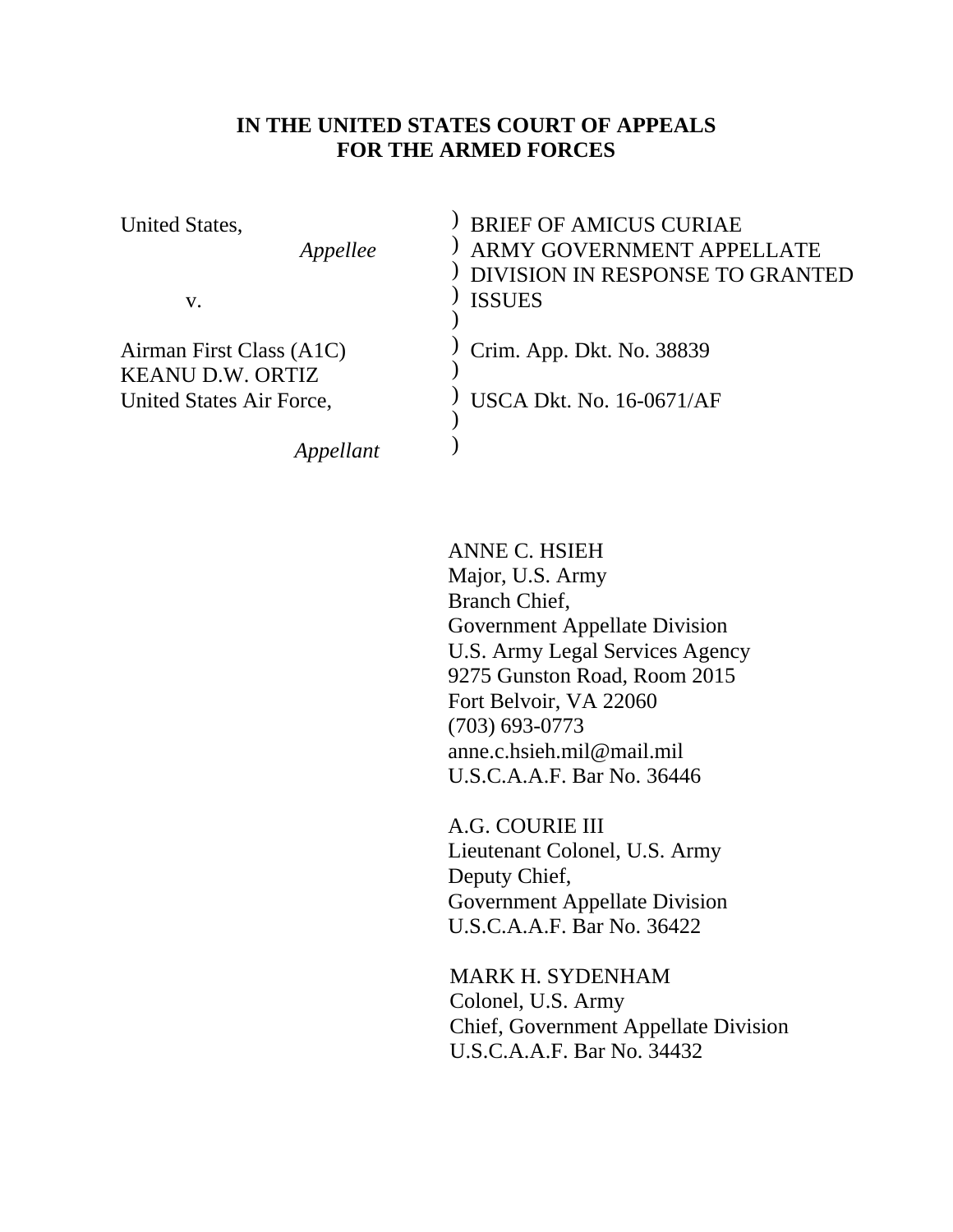# **Index of Brief of Amicus Curiae**

| I. Judge Mitchell was statutorily authorized to sit as an appellate military judge<br>on both the Air Force Court of Criminal Appeals and the United States Court of<br>A. Judge Mitchell's appointment as an appellate military judge to the<br>B. Judge Mitchell's confirmation as a USCMCR judge does not impact his<br>continued eligibility to serve as an appellate military judge on the CCA11                                                                                                                                    |
|------------------------------------------------------------------------------------------------------------------------------------------------------------------------------------------------------------------------------------------------------------------------------------------------------------------------------------------------------------------------------------------------------------------------------------------------------------------------------------------------------------------------------------------|
| II. Judge Mitchell's service as both an appellate military judge on the CCA and<br>a USCMCR judge does not violate the Appointments Clause of the United                                                                                                                                                                                                                                                                                                                                                                                 |
| A. The Appointments Clause does not require the "second appointment" of an<br>appellate military judge to the USCMCR because the duties of a USCMCR<br>judge are germane to that of an appellate military judge11<br>B. Judge Mitchell's second appointment to, and part-time duty on, the<br>C. Even assuming Judge Mitchell was a principal officer serving among<br>inferior officers on the CCA, there is no prohibition on principal and inferior<br>D. The doctrine of constitutional avoidance should compel this court to reject |
| Appellant's unsupported and unconstitutional interpretation of the statute24                                                                                                                                                                                                                                                                                                                                                                                                                                                             |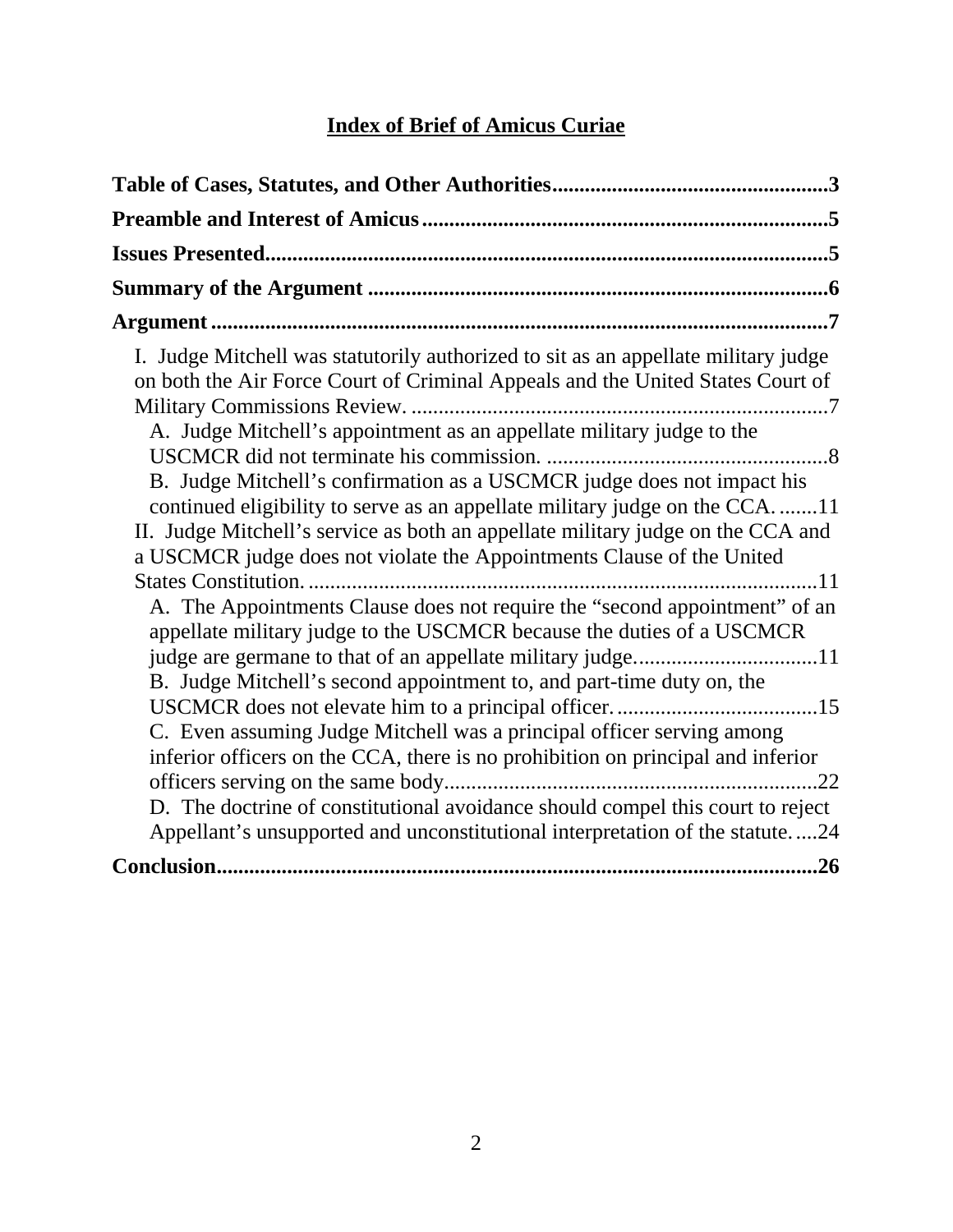# **Table of Cases, Statutes, and Other Authorities**

## **U.S. Constitution**

|--|--|--|

# **Supreme Court of the United States**

| Free Enter. Fund v. Pub. Co. Accounting Oversight Bd., 561 U.S. 477 (2010)18 |  |
|------------------------------------------------------------------------------|--|
| Freytag v. Commissioner of Internal Revenue, 501 U.S. 868 (1991) 18          |  |
|                                                                              |  |
|                                                                              |  |
|                                                                              |  |
|                                                                              |  |
|                                                                              |  |
|                                                                              |  |
|                                                                              |  |
|                                                                              |  |
|                                                                              |  |
|                                                                              |  |
|                                                                              |  |
|                                                                              |  |
|                                                                              |  |

# **Circuit Courts of Appeals**

# **Other Courts**

|--|--|--|--|--|--|--|

## **Statutes**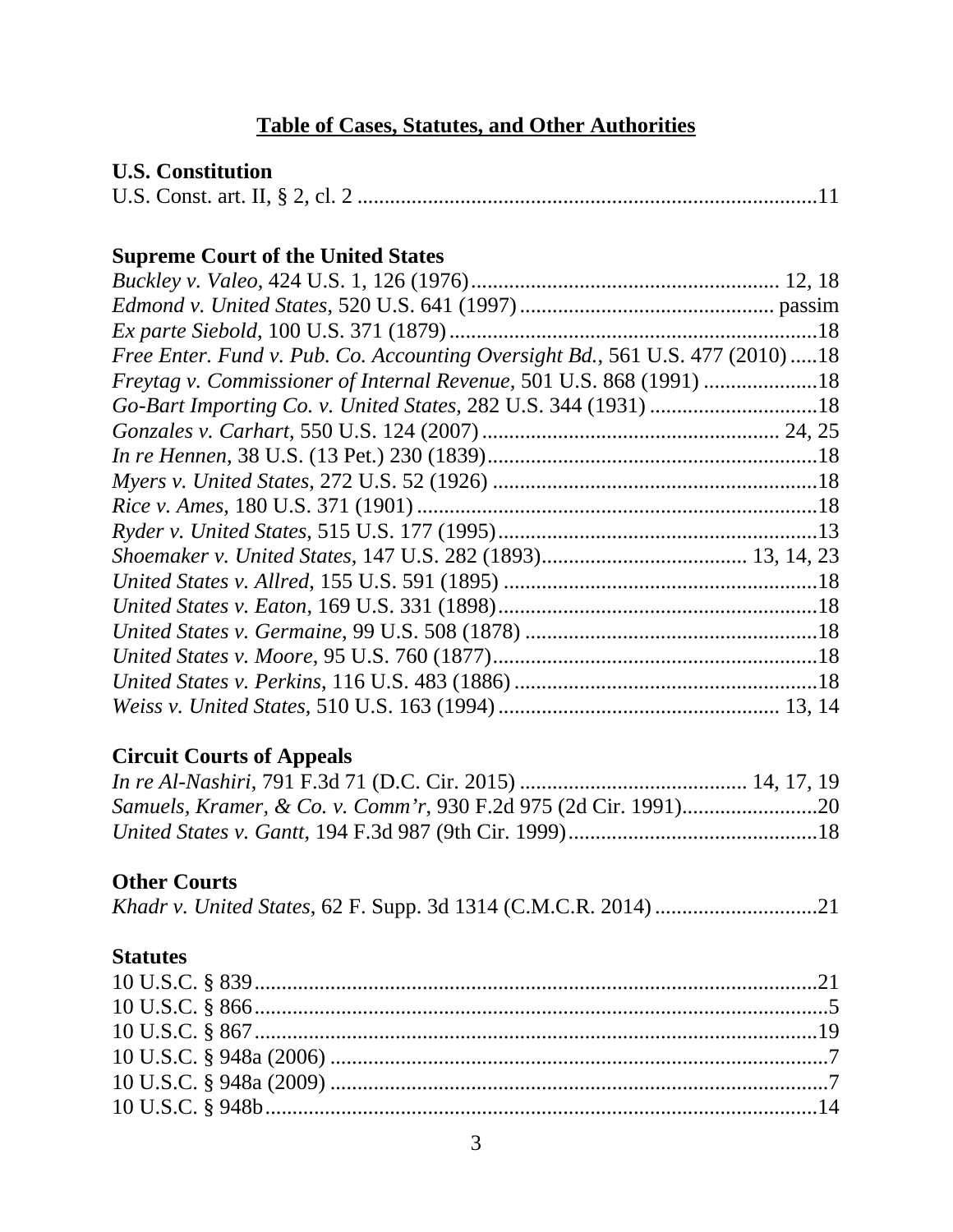| Department of Defense Authorization Act, 1984, Pub. L. No. 98-94, § 1002(a), 97 |  |
|---------------------------------------------------------------------------------|--|
|                                                                                 |  |

## **Other Authorities**

Jonathan Elliott, ed., 3 The Debates in the Several State Conventions on the Adoption of the Federal Constitution 409-10 (Taylor & Maury 2d ed. 1863) ....11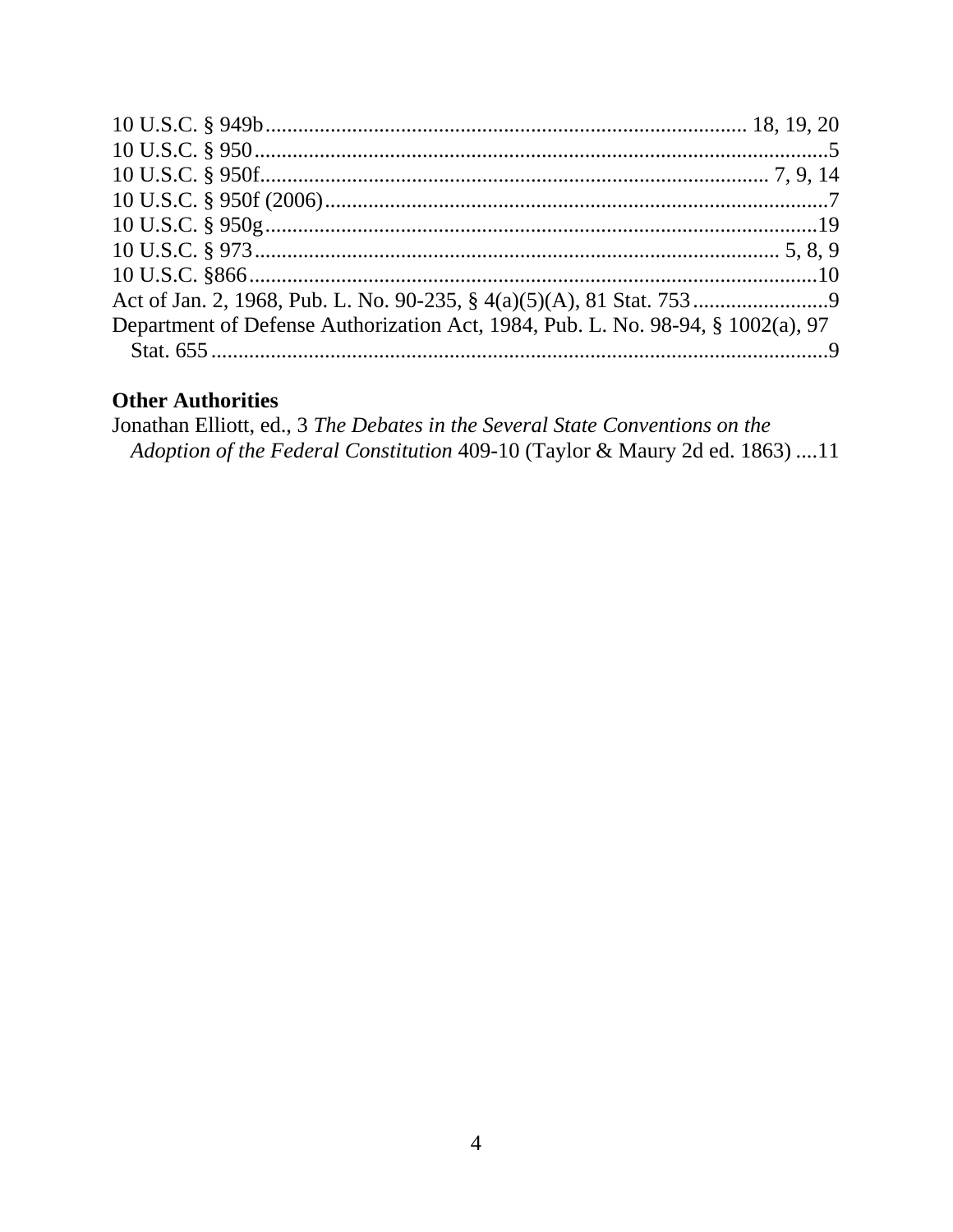#### **TO THE JUDGES OF THE UNITED STATES COURT OF APPEAL FOR THE ARMED FORCES**

#### **Preamble and Interest of Amicus**

The Army Government Appellate Division, pursuant to Rule 26 and this Court's order of December 16, 2016, files this amicus curiae brief in support of Appellee and to answer the granted and specified issues in this case.

The Army Government Appellate Division has a strong interest as amicus curiae to this case because it currently faces nearly identical challenges to the status of three of the judges on the Army Court of Criminal Appeals due to their concurrent positions as appellate military judges on the United States Court of Military Commissions Review. As of the date of this filing, this Court has already granted review of these same issues in 74 cases wherein the Army Government Appellate Division is the Appellee. In at least 21 additional cases, appellants have petitioned this Court for grant of review, alleging the same issues. As such, the Court's decision in this case will have a direct impact on a broad range of Army cases, both currently before this Court and going forward.

#### **Issues Presented**

**I. WHETHER UNITED STATES COURT OF MILITARY COMMISSION REVIEW JUDGE, MARTIN T. MITCHELL, IS STATUTORILY AUTHORIZED TO SIT AS ONE OF THE AIR FORCE COURT OF CRIMINAL APPEALS**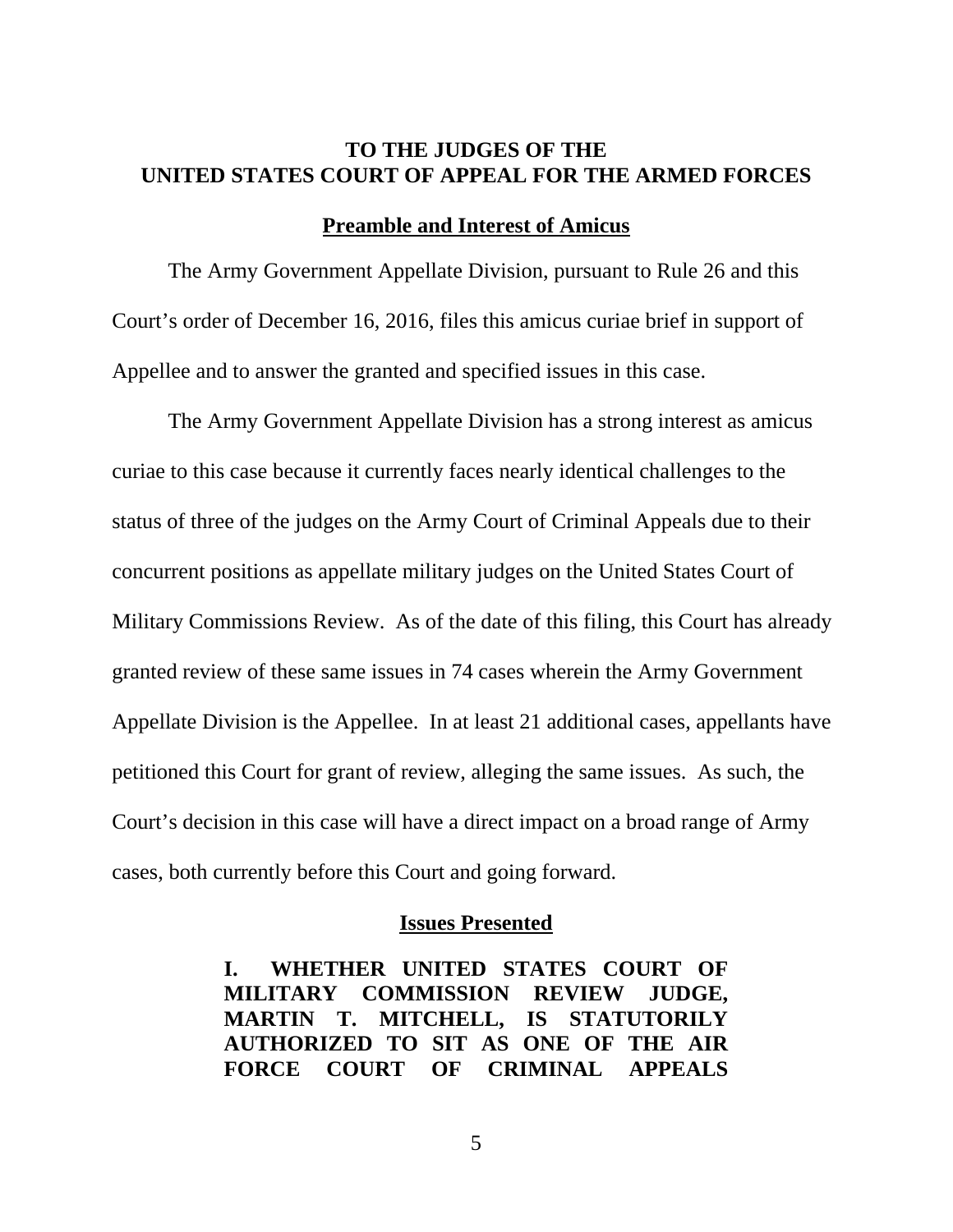**JUDGES ON THE PANEL THAT DECIDED APPELLANT'S CASE.** 

**II. WHETHER JUDGE MARTIN T. MITCHELL'S SERVICE ON BOTH THE AIR FORCE COURT OF CRIMINAL APPEALS AND THE UNITED STATES COURT OF MILITARY COMMISSION REVIEW VIOLATES THE APPOINTMENTS CLAUSE GIVEN HIS STATUS AS A PRINCIPAL OFFICER ON THE UNITED STATES COURT OF MILITARY COMMISSION REVIEW.** 

**III. WHETHER JUDGE MARTIN T. MITCHELL WAS IN FACT A PRINCIPAL OFFICER FOLLOWING HIS APPOINTMENT BY THE PRESIDENT TO THE UNITED STATES COURT OF MILITARY COMMISSION REVIEW IN LIGHT OF THE PROVISIONS OF 10 U.S.C. § 949b(4)(C) AND (D), AUTHORIZING REASSIGNMENT OR WITHDRAWAL OF APPELLATE MILITARY JUDGES SO APPOINTED BY THE SECRETARY OF DEFENSE OR HIS DESIGNEE.** 

#### **Summary of the Argument**

Amicus joins with Appellee's analysis of the statutory question in Issue I. Pursuant to 10 U.S.C. § 866, 10 U.S.C. § 950, and 10 U.S.C. § 973, Judge Mitchell's appointment to the USCMCR did not terminate his commission, nor did it affect his continued status as an appellate military judge on the Air Force Court of Criminal Appeals [hereinafter the CCA].

Appellant also fails to show how Judge Mitchell's position as both a

USCMCR judge and an appellate military judge presents any constitutional

infirmity in light of the Appointments Clause. As a preliminary matter, Judge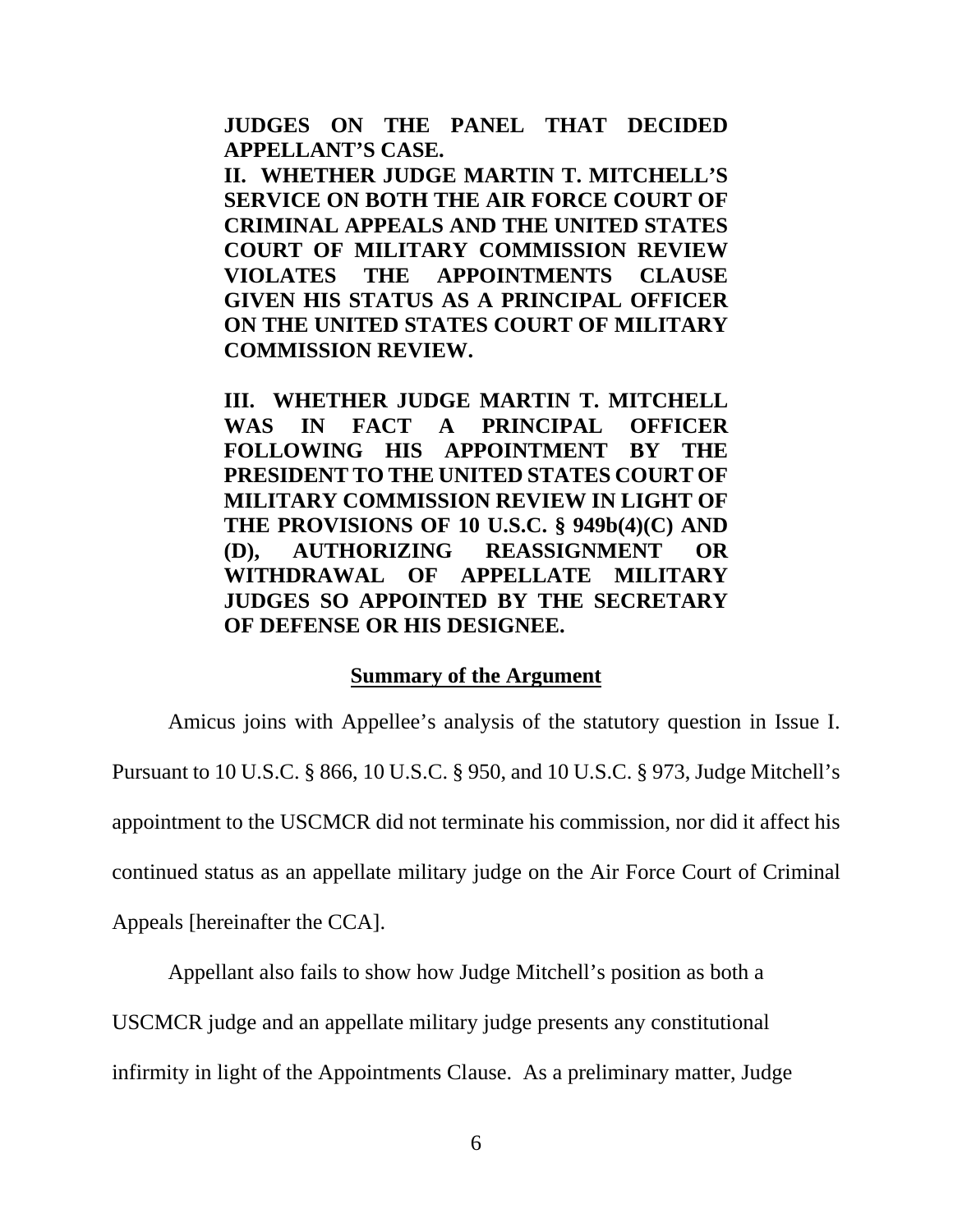Mitchell's "second" appointment as a USCMCR judge was not required by the Appointments Clause because his duties as a USCMCR judge are germane to his duties as an appellate military judge and military officer. Furthermore, the appointment of Judge Mitchell to the USCMCR did not transform him from an inferior to a principal officer because USCMCR judges are inferior officers in light of *Edmond v. United States*, 520 U.S. 641 (1997) and *Morrison v. Olson*, 487 U.S. 654 (1988).Given that both CCA and USCMCR judges are inferior officers, this case does not present Appellant's claimed issue of principal and inferior officers sitting on the same tribunal, which in itself is not a circumstance necessarily barred by the Appointments Clause. Lastly, to the extent that the Military Commissions Act of 2009 gives rise to competing interpretations of Judge Mitchell's status, the doctrine of constitutional avoidance should lead this Court to reject Appellant's unsupported and unconstitutional reading of the statute.

#### **Argument**

#### **I. Judge Mitchell was statutorily authorized to sit as an appellate military judge on both the Air Force Court of Criminal Appeals and the United States Court of Military Commissions Review.**

The Military Commissions Act [hereinafter MCA] of 2009 replaced the Court of Military Commissions Review (CMCR), which was previously established by the MCA of 2006, with the United States Court of Military Commissions Review (USCMCR). *Compare* 10 U.S.C. § 948a (2006) et seq. *with*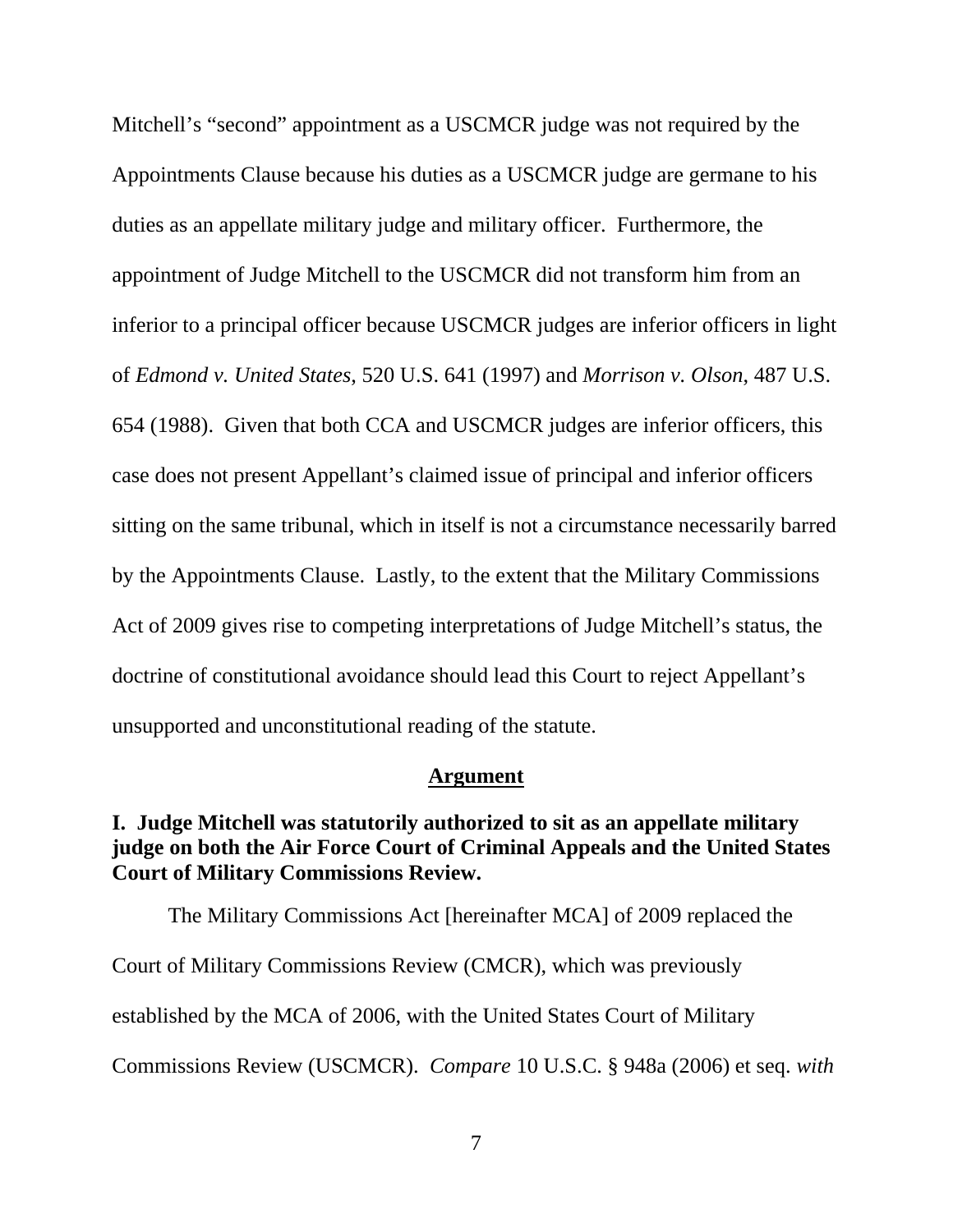10 U.S.C. § 948a (2009) et seq. Under 2006 statute, the Secretary of Defense could assign either qualified military judges or "civilian[s] with comparable qualifications" to be appellate military judges on the CMCR. 10 U.S.C. § 950f(b) (2006). Under the MCA of 2009, the Secretary of Defense continued to retain his authority to assign "persons who are appellate military judges" to the USCMCR, so long as they were qualified military judges and commissioned officers. 10 U.S.C. § 950f(b)(2). In addition, the 2009 statute allowed the President to appoint, with Senate advice and consent, "additional judges" to the USCMCR. 10 U.S.C. § 950f(b)(3).

 In this case, Judge Mitchell was properly assigned as an appellate military judge to the USCMCR under 10 U.S.C. § 950(f)(2). The statute expressly contemplates and provides for his dual service as both an appellate military judge on the Court of Criminal Appeals [hereinafter CCA] and a USCMCR judge. That he was later appointed by the President to the same position on the USCMCR neither terminated his commission nor affected his status as an appellate military judge on the CCA.

## **A. Judge Mitchell's appointment as an appellate military judge to the USCMCR did not terminate his commission.**

 On 25 May 2016, Judge Mitchell was appointed by the President as "an Appellate Military Judge of the United States Court of Military Commission Review." (Appointment Certificate). Yet Appellant misguidedly argues that this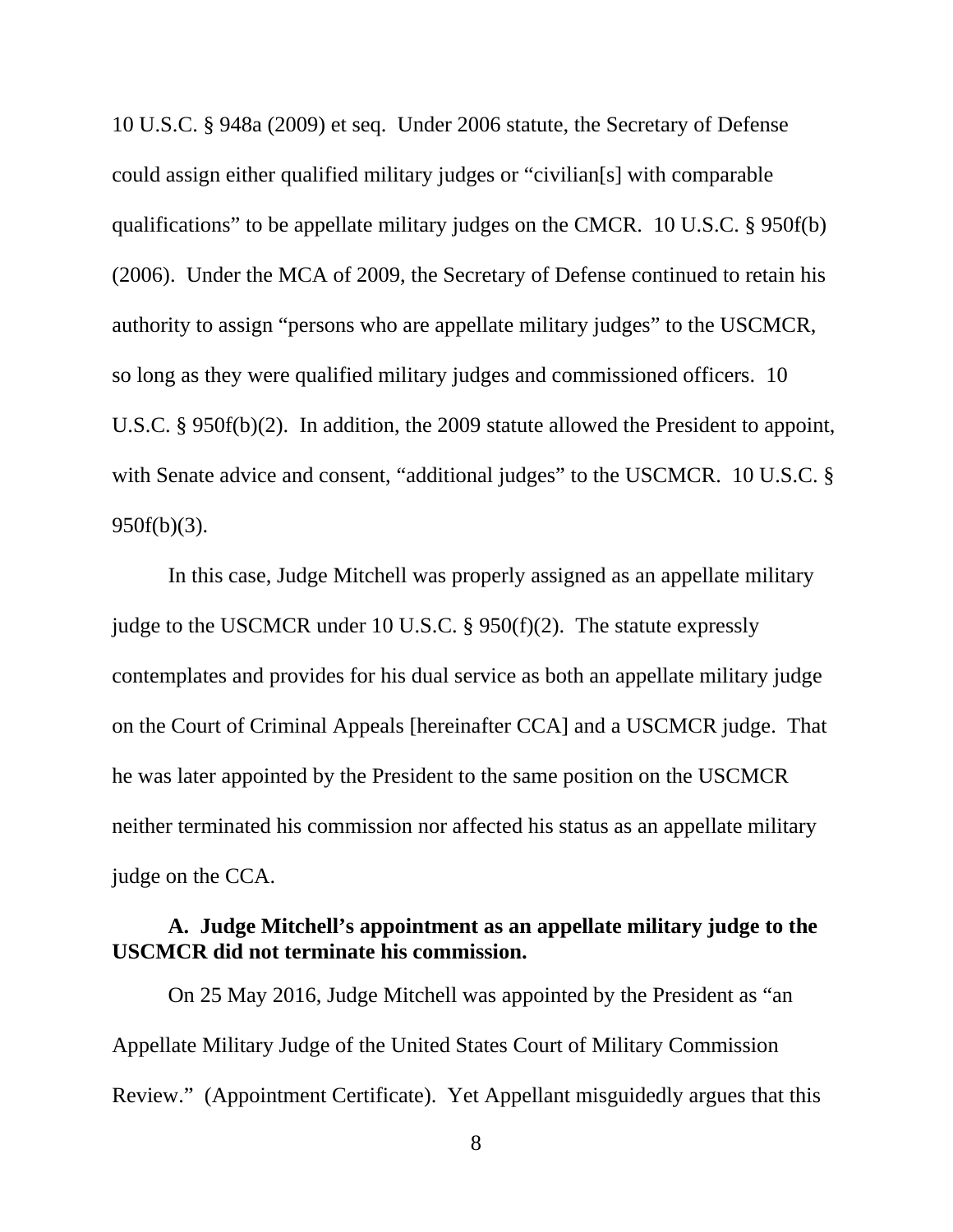appointment automatically terminated Judge Mitchell's commission as a military officer because 10 U.S.C. § 973 generally prohibits active duty officers from holding a civil office in the United States Government.

The relevant statute provides

*Except as otherwise authorized by law*, an officer to whom this subsection applies may not hold, or exercise the functions of, a civil office in the Government of the United States . . . (ii) that requires an appointment by the President by and with the advice and consent of the Senate . . . .

10 U.S.C. § 973(b)(2)(A) (2012) (emphasis added). The subsection applies to active-duty officers. 10 U.S.C. § 973(b)(1)(A). When originally enacted, § 973 provided that "[t]he acceptance of such a civil office or the exercise of its functions by such an officer terminates his military appointment." Act of Jan. 2, 1968, Pub. L. No. 90-235, § 4(a)(5)(A), 81 Stat. 753. In 1983, Congress repealed the automatic termination provision, replacing it with language that reads substantially as the statute now reads. Department of Defense Authorization Act, 1984, Pub. L. No. 98-94, § 1002(a), 97 Stat. 655. Additionally, "[n]othing in [§ 973(b)] shall be construed to invalidate any action undertaken by an officer in furtherance of assigned official duties." 10 U.S.C. § 973(b)(5).

 Appellant's argument thus fails for three reasons. First, Appellant fails to show how the position of a USCMCR judge constitutes a "civil office" that cannot be held by a commissioned active-duty officer under 10 U.S.C. § 973, when it is in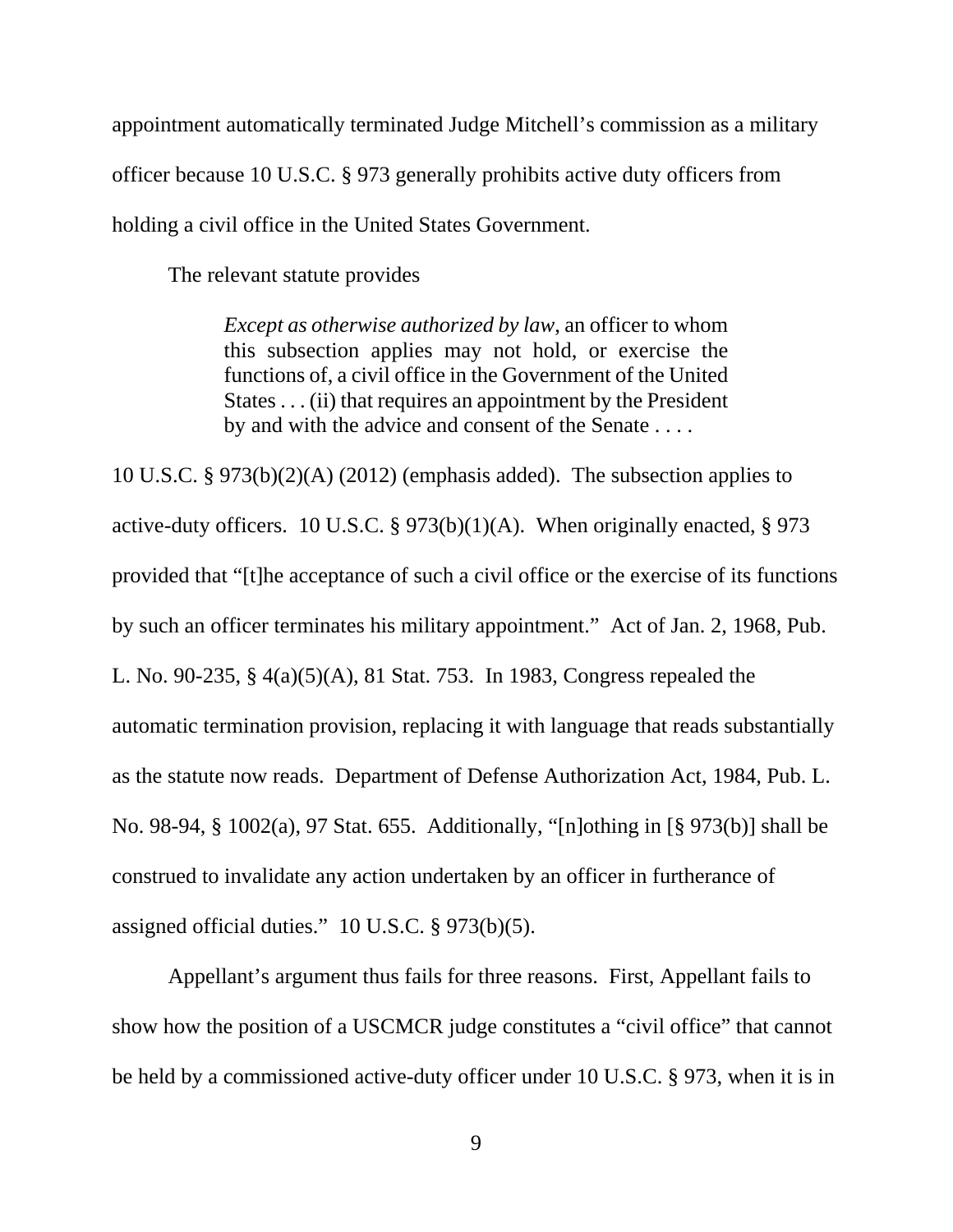fact explicitly "authorized by law." Specifically, the MCA of 2009 authorizes appellate military judges, who are commissioned military officers, to be assigned as USCMCR judges. *See* 10 U.S.C. § 950f(b)(2).

Second, even if service on the USCMCR by an active duty officer did constitute the prohibited holding of a civil office, such service would not result in the *automatic* termination of the military officer's commission. Congress repealed the automatic termination provision in 1983. To effectuate the statute's prohibition and to terminate the commission, the military must take administrative action to discharge or retire the officer holding the prohibited civil office. Because no such administrative action had been taken against Judge Mitchell when the CCA rendered its decision, he retained his military commission, and there is no infirmity in the CCA's decision.

 Lastly, assuming still that the position of a USCMCR judge is a prohibited civil office, the CCA's decision in this case is unaffected because of § 973's savings provision, subsection (b)(5). While Congress sought to prohibit military officers from holding certain civil offices, the plain language of subsection (b)(5) shows that it also sought to protect any action undertaken by such an officer as part of his official military duties. Judge Mitchell's actions in this case were undertaken as part of his official military duties as an appellate military judge.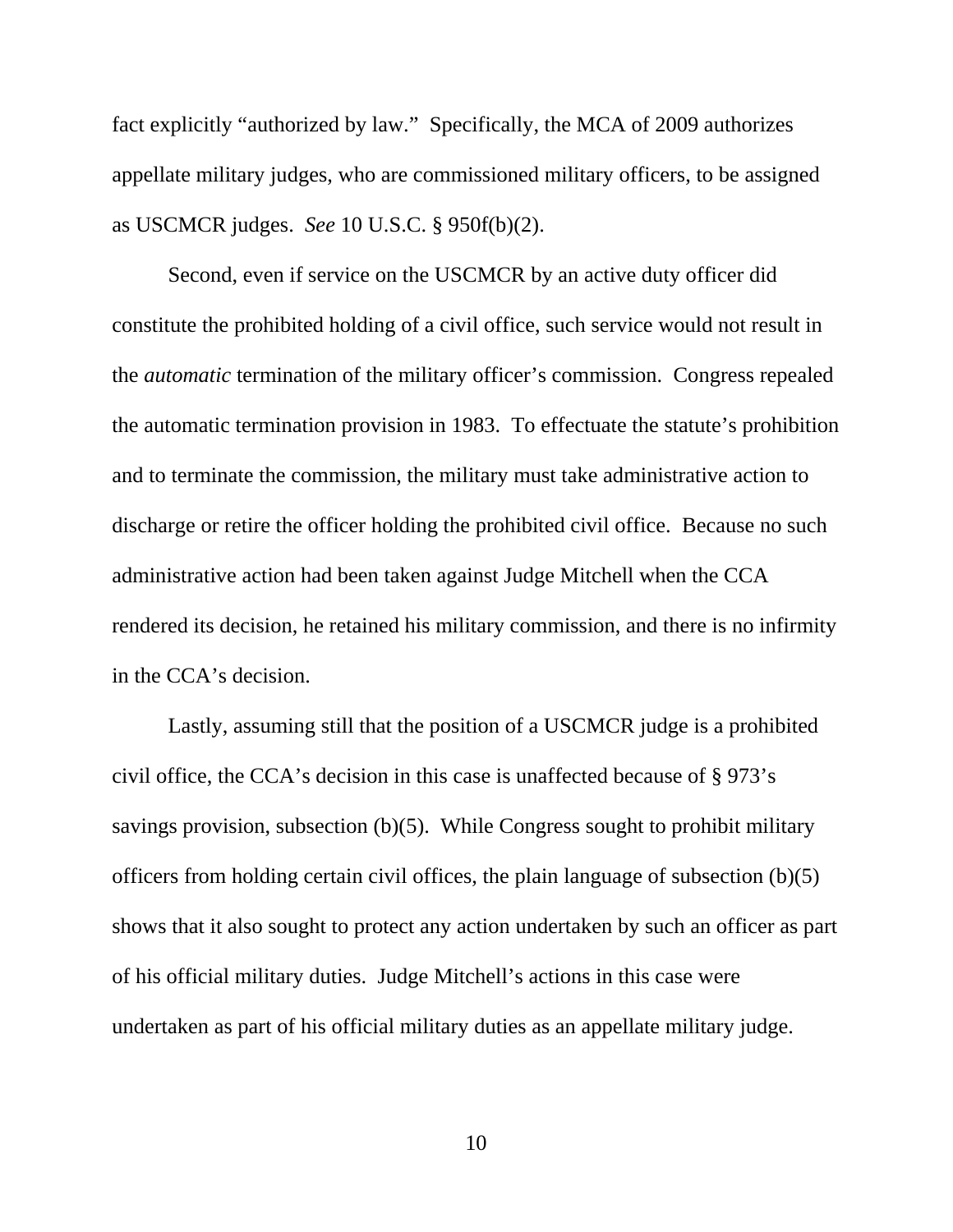Accordingly, 10 U.S.C. § 973 should not be read to invalidate his service on the CCA, and does not impact the validity of the CCA's decision in this case.

# **B. Judge Mitchell's confirmation as a USCMCR judge does not impact his continued eligibility to serve as an appellate military judge on the CCA.**

Nothing in Article 66 disqualifies or prohibits an appellate military judge from sitting on both the CCA and the USCMCR from sitting. Article 66, UCMJ, only requires an "appellate military judge" of the CCA to "be a member of a bar of a Federal court or the highest court of a State." 10 U.S.C. §866. Judge Mitchell easily meets that standard. Moreover, Judge Mitchell was assigned by The Judge Advocate General to the CCA well before his assignment and appointment to the USCMCR. His assignment to the CCA was valid at the time it was made, and it remains as valid today in light of Article 66, UCMJ and the MCA of 2009.

# **II. Judge Mitchell's service as both an appellate military judge on the CCA and a USCMCR judge does not violate the Appointments Clause of the United States Constitution.**

**A. The Appointments Clause does not require the "second appointment" of an appellate military judge to the USCMCR because the duties of a USCMCR judge are germane to that of an appellate military judge.** 

The Appointments Clause of the United States Constitution provides that

[The President] shall nominate, and by and with the Advice and Consent of the Senate, shall appoint Ambassadors, other public Ministers and Consuls, Judges of the supreme Court, and all other Officers of the United States, whose Appointments are not herein otherwise provided for, and which shall be established by Law: but the Congress may by Law vest the Appointment of such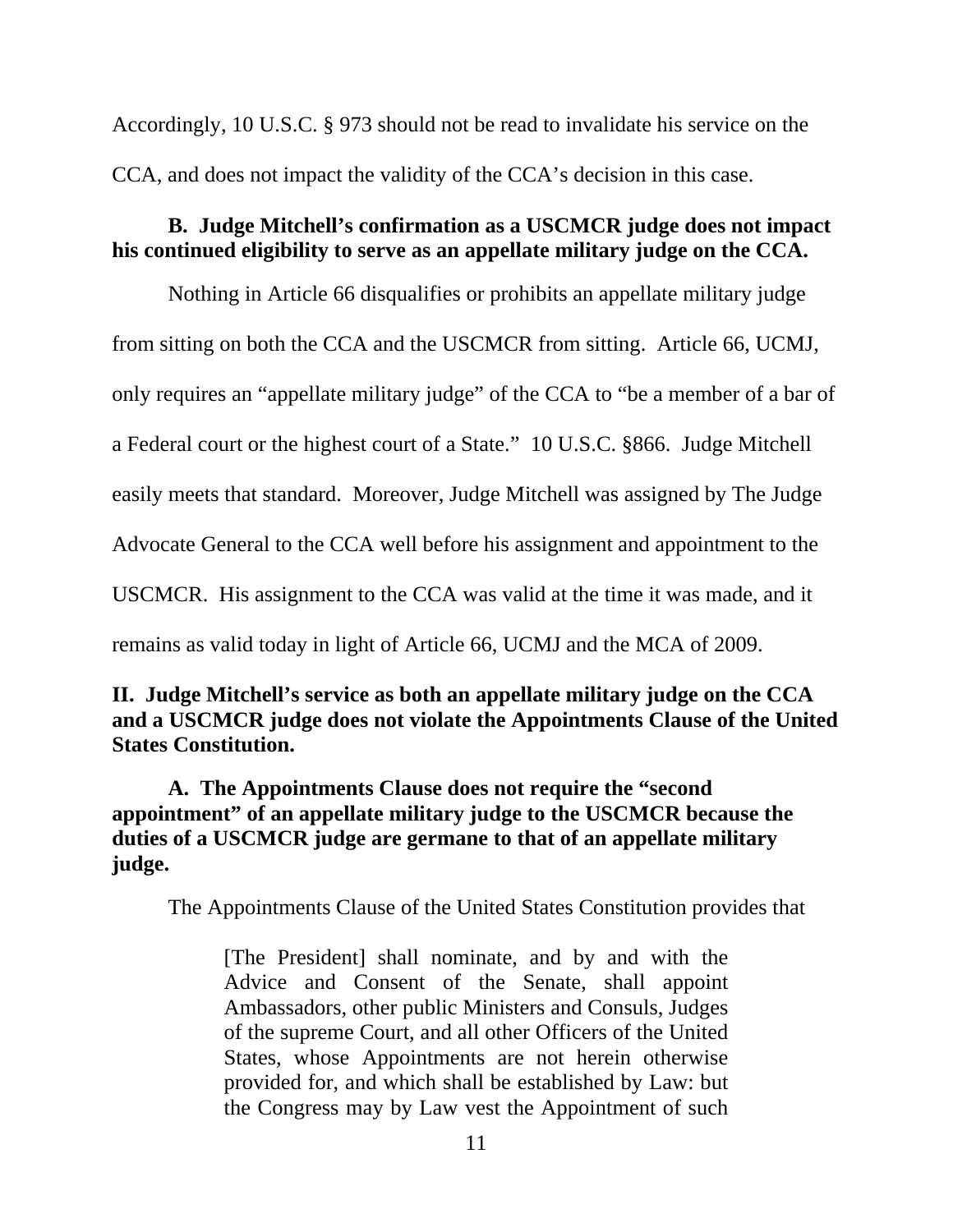inferior Officers, as they think proper, in the President alone, in the Courts of Law, or in the Heads of Departments.

U.S. Const. art. II, § 2, cl. 2. The first half of the clause describes the default method for appointing officers<sup>1</sup> of the United States--meaning, by Presidential nomination with advice and consent of the Senate--which is the required method for appointing principal  $2$  officers. The second half of the clause, occasionally referred to as the Excepting Clause, authorizes Congress to opt out of this default constitutional appointment process and vest the selection of "inferior officers" in "the President alone, in the Courts of Law, or in the Heads of Departments." The requirements of the Appointments Clause are "among the significant structural safeguards of the constitutional scheme" and are "designed to preserve political accountability relative to important government assignments." *Edmond v. United States*, 520 U.S. at 659, 663 (1997). The clause "is a bulwark against one branch aggrandizing its power at the expense of another branch," *Ryder v. United States*,

i<br>Li

<sup>&</sup>lt;sup>1</sup> An officer of the United States has been described by the Supreme Court as generally "any appointee exercising significant authority pursuant to the laws of the United States." *Buckley v. Valeo*, 424 U.S. 1, 126 (1976) (per curiam).  $2$  The term "principal" is not expressly employed in the Appointments Clause. However, during the Virginia ratifying convention, James Madison used the term to explaining the Excepting Clause's operation, when he referred to inferior officers as "subordinate officers" in contrast to the "principal offices." Jonathan Elliott, ed., 3 *The Debates in the Several State Conventions on the Adoption of the Federal Constitution* 409-10 (Taylor & Maury 2d ed. 1863).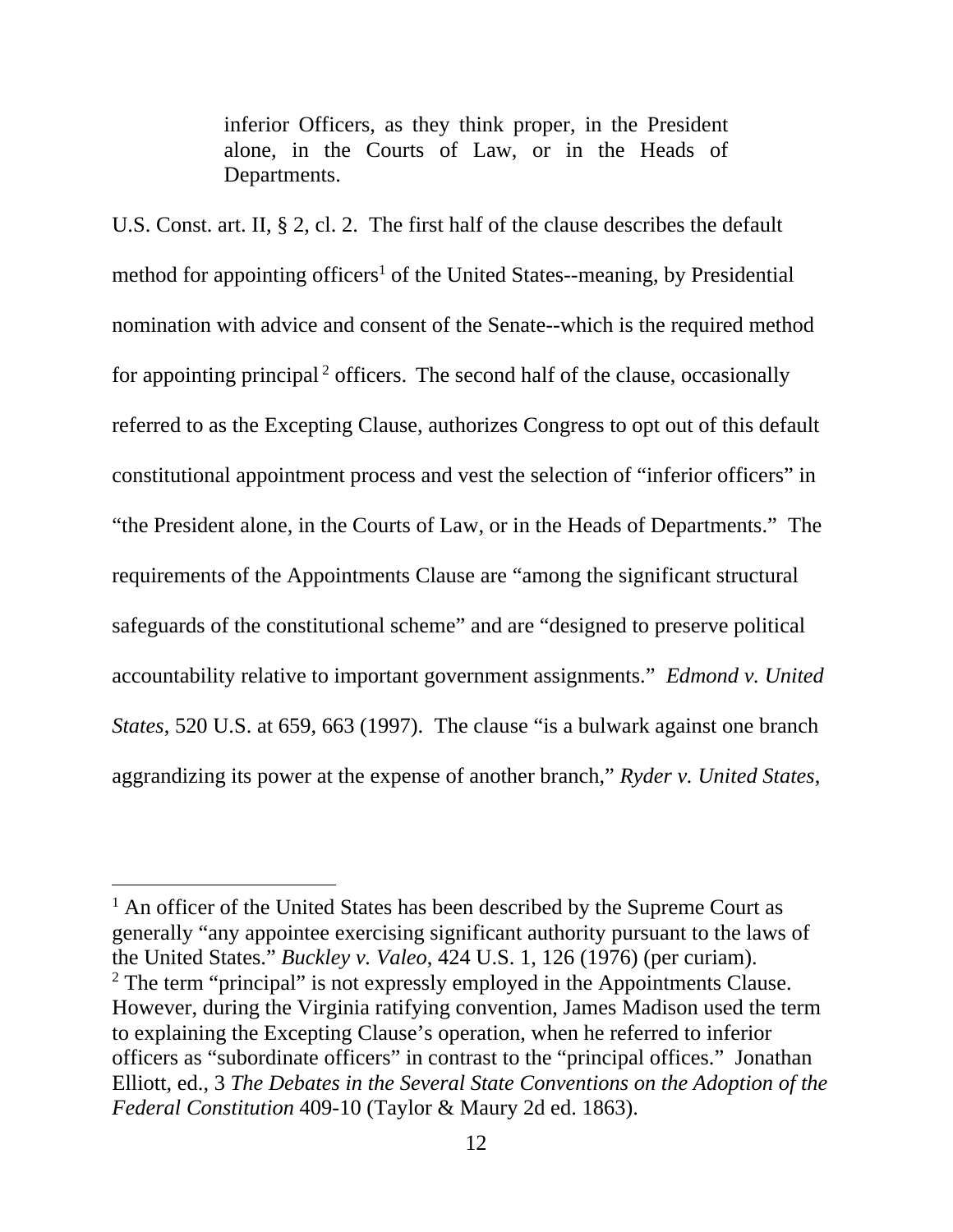515 U.S. 177, 182, (1995), and in particular, "prevents congressional encroachment upon" the other branches. *Edmond*, 520 U.S. at 659.

 Under the Clause, Congress "may create an office," but it "cannot appoint the officer." *Shoemaker v. United States*, 147 U.S. 282, 300 (1893). Nor can Congress "circumvent[] the Appointments Clause by unilaterally appointing an incumbent to a new and distinct office." *Weiss v. United States*, 510 U.S. 163, 174 (1994). However, where Congress has simply "increase[d] the power and duties of" an incumbent position, and the new duties are "germane to the offices already held by" the incumbent, the Supreme Court has found no violation of the Appointments Clause. *Shoemaker*, 147 U.S. at 301.

In *Shoemaker*, Congress had established by law a commission of five members, three of which had to be selected in accordance with the default constitutional appointment process (nominated by the President and confirmed by the Senate), and two of which were designated to be holders of certain existing offices: namely, the Chief of Engineers of the United States Army and the Engineer Commissioner of the District of Columbia. *See Shoemaker*, 147 U.S. at 282 (citation omitted). The Shoemakers objected that these latter "two members of the commission were appointed by Congress" in contravention of the Appointments Clause. In response, the Supreme Court held that a second appointment for these incumbent officers to the commission was not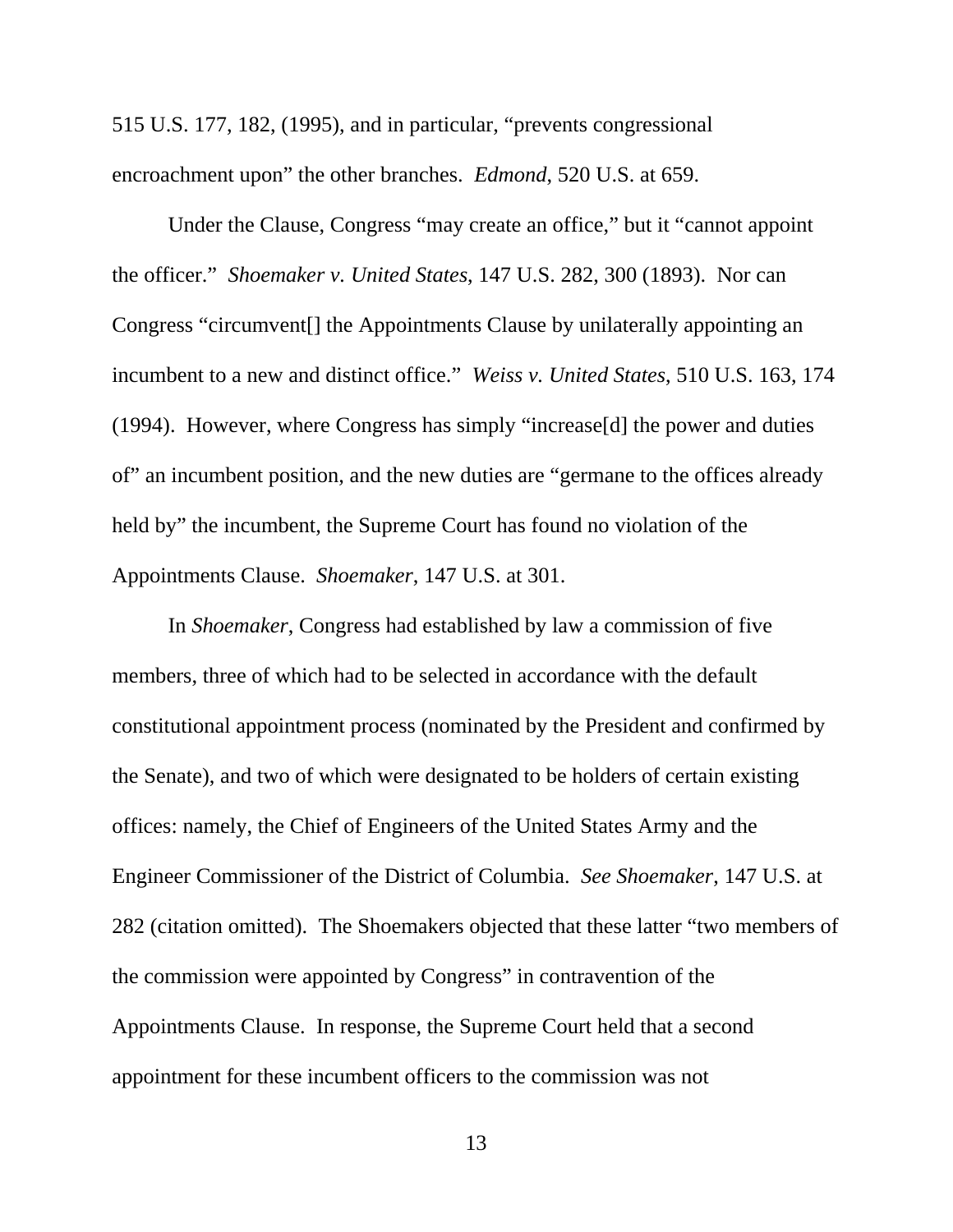constitutionally required because the act merely "devolved upon them" what were simply "additional duties, germane to the offices already held by them." *Id.* at 301.

Under the same rationale, the Supreme Court has found that appellate military judges sitting on the service Courts of Criminal Appeals do not require a second appointment because they were already commissioned military officers who were appointed by the President and confirmed by the Senate, and their duties as appellate military judges were germane to their duties as military officers. *Weiss*, 510 U.S. at 165; *see also Edmond*, 520 U.S. at 654. Accordingly, Congress may create a new office and give a military officer the duties of the new office without making a new appointment necessary, so long as the new duties are germane to the military duties of that officer. *Weiss*, 510 U.S. at 173-74 (citing *Shoemaker*, 147 U.S. at 300-01). This is precisely what Congress did in creating the office of the USCMCR judge, which it intended could be filled with appellate military judges who were already commissioned military officers. Just as it did with the civilian members of the commission in *Shoemaker*, Congress imposed only a constitutional appointment requirement for additional judges to the USCMCR who had no prior commission. 10 U.S.C. § 950(f)(b)(3).

Similar to the statute in *Shoemaker*, the MCA of 2009 merely devolved upon appellate military judges "additional duties, germane to the offices already held by them." 147 U.S. at 301. The duties of a USCMCR judge, as prescribed by the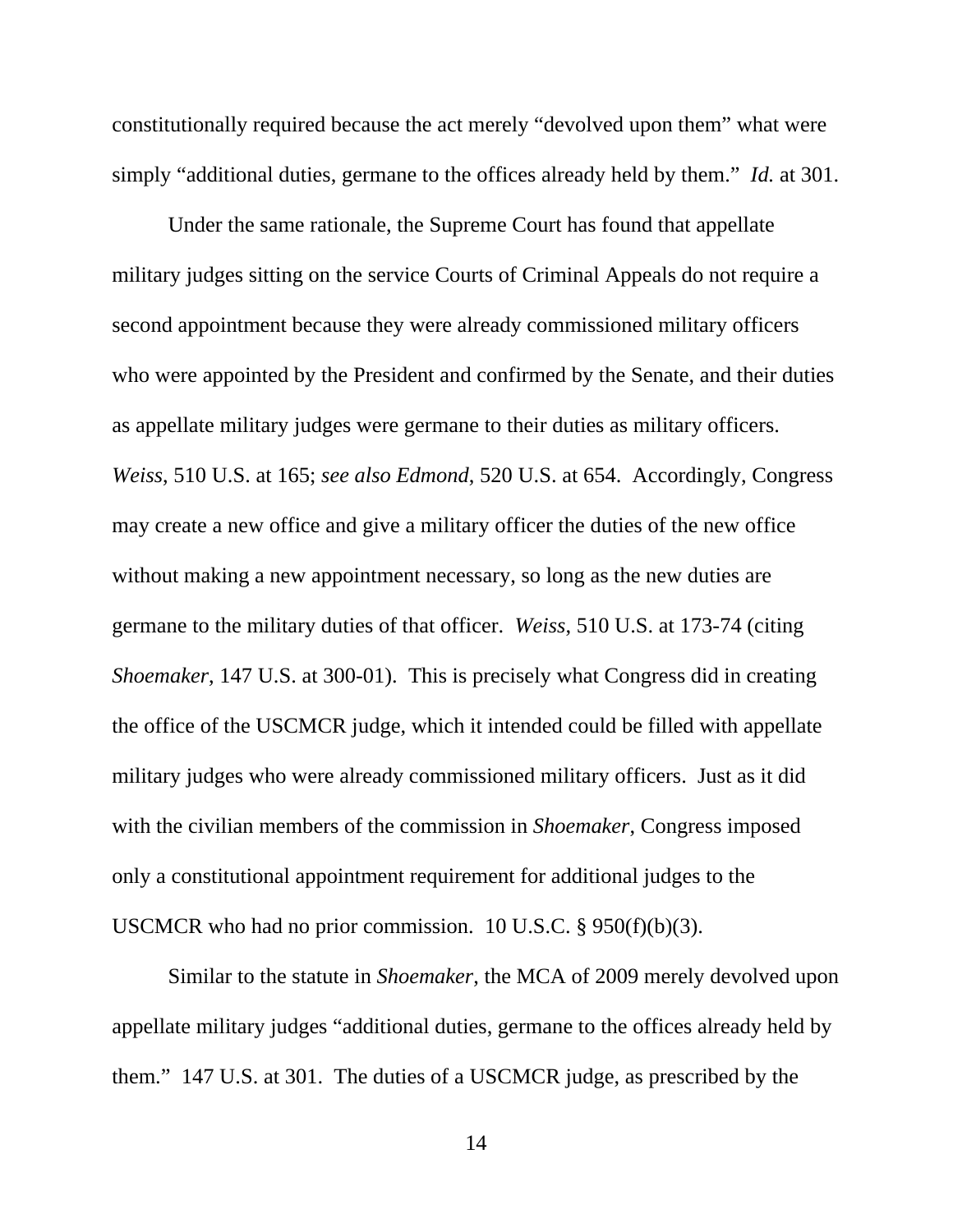MCA of 2009, are strikingly similar to, and within the sphere of, the duties of an appellate military judge. For one, the purpose of the military commissions is to try alien unprivileged enemy belligerents for violations of law of war and other offenses triable by military commission, which is historically a military function. 10 U.S.C. § 948b. The USCMCR is tasked with reviewing the record "with respect to any matter properly raised by the accused" and its scope is identical to that of the CCAs under Article 66, UCMJ. 10 U.S.C. § 950f(c)-(d). Its procedural rules are based on the rules for courts-martial. 10 U.S.C. § 948(b). Even the D.C. Circuit has called USCMCR judges a "close analog" to appellate military judges, and found this "a similarity the Congress no doubt intended." *In re Al-Nashiri*, 791 F.3d 71, 82, 83 (D.C. Cir. 2015).

Thus, Congress' creation of the USCMCR under the MCA of 2009, which allows the office to be filled by current appellate military judges, does not present a violation of the Appointments Clause. Because the duties of a USCMCR judge are germane to that of an appellate military judge, no second appointment was required of Judge Mitchell.

## **B. Judge Mitchell's second appointment to, and part-time duty on, the USCMCR does not elevate him to a principal officer.**

Judge Mitchell, after being properly assigned to the USCMCR by the Secretary Defense, was reappointed by the President, with advice and consent of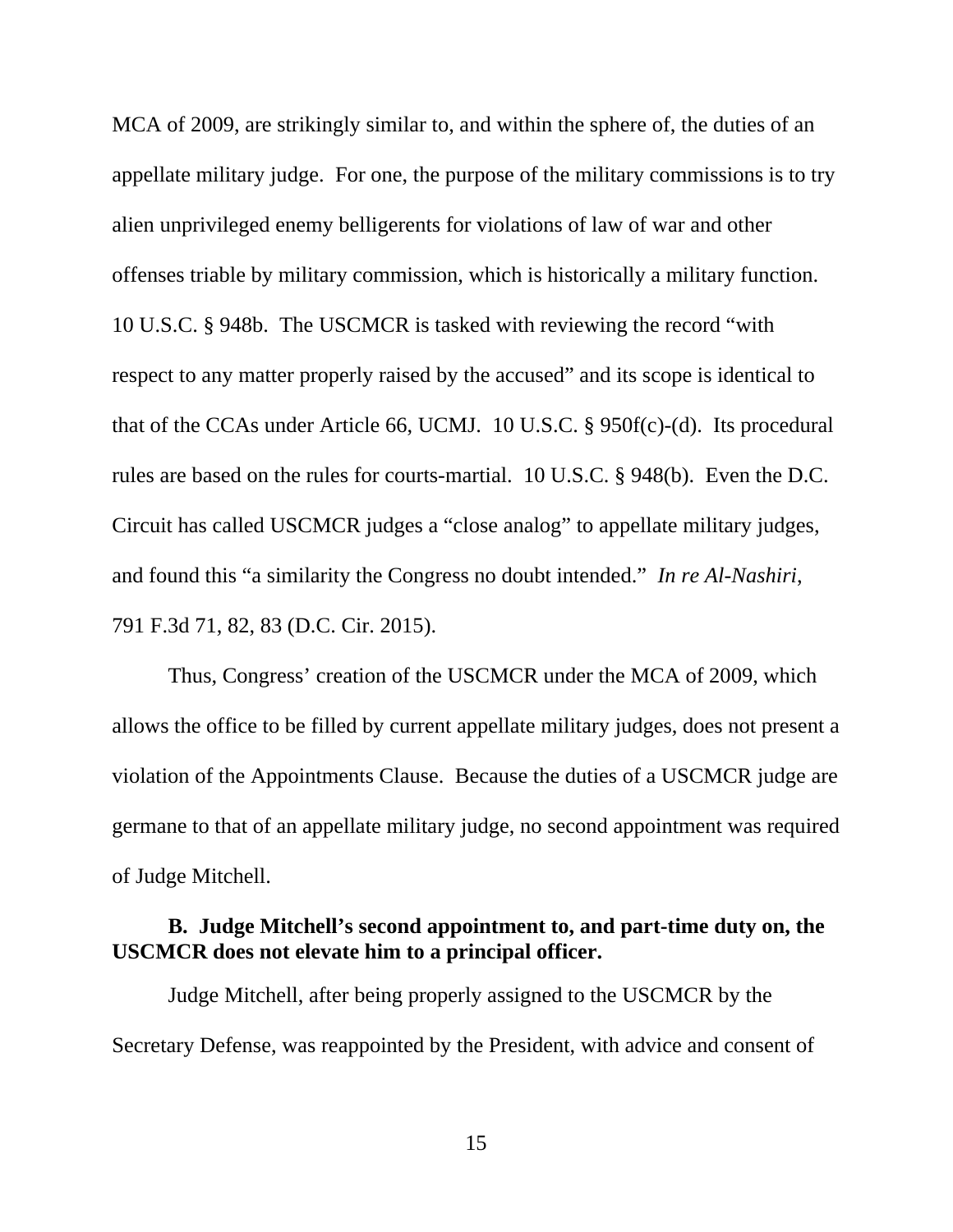the Senate, to the same position.<sup>3</sup> According to Appellant, this second appointment of Judge Mitchell to the USCMCR somehow transformed him into a principal officer. However, this claim is unsupported because (1) nomination and confirmation to an office in accordance with the Appointments Clause does not, in itself, make one a principal officer; and (2) the USCMCR is a tribunal composed of inferior officers in light of Supreme Court precedent.

## **1. Judge Mitchell's appointment to the USCMCR does not, in itself, make him a principal officer.**

The mere fact that an officer is nominated by the President and confirmed by

the Senate does not alone make him a principal officer. Although this is the

required manner of appointment for principal officers, it is also the default manner

i 3 Appellant suggests that this happened in response to *In re Al-Nashiri*, 791 F.3d 71 (D.C. Cir. 2015), wherein the petitioner had presented an Appointments Clause challenge to the validity of the appellate military judges on the USCMCR. (Addendum at 4). The court declined to issue the writ but stated in dicta:

Once this opinion issues, the President and the Senate could decide to put to rest any Appointments Clause questions regarding the CMCR's military judges. They could do so by re-nominating and re-confirming the military judges to be *CMCR judges*. Taking these steps- *whether or not they are constitutionally required*--would answer any Appointments Clause challenge to the CMCR.

*Id.* at 86 (emphasis added). It is important to note that the D.C. Circuit court only suggested this second appointment in view of defending against "any Appointments Clause challenge to the CMCR"--as opposed to a challenge to the Courts of Criminal Appeals--and that it expressly declined to decide whether this second appointment was constitutionally required. As explained in subsection A, this second appointment was constitutionally unnecessary.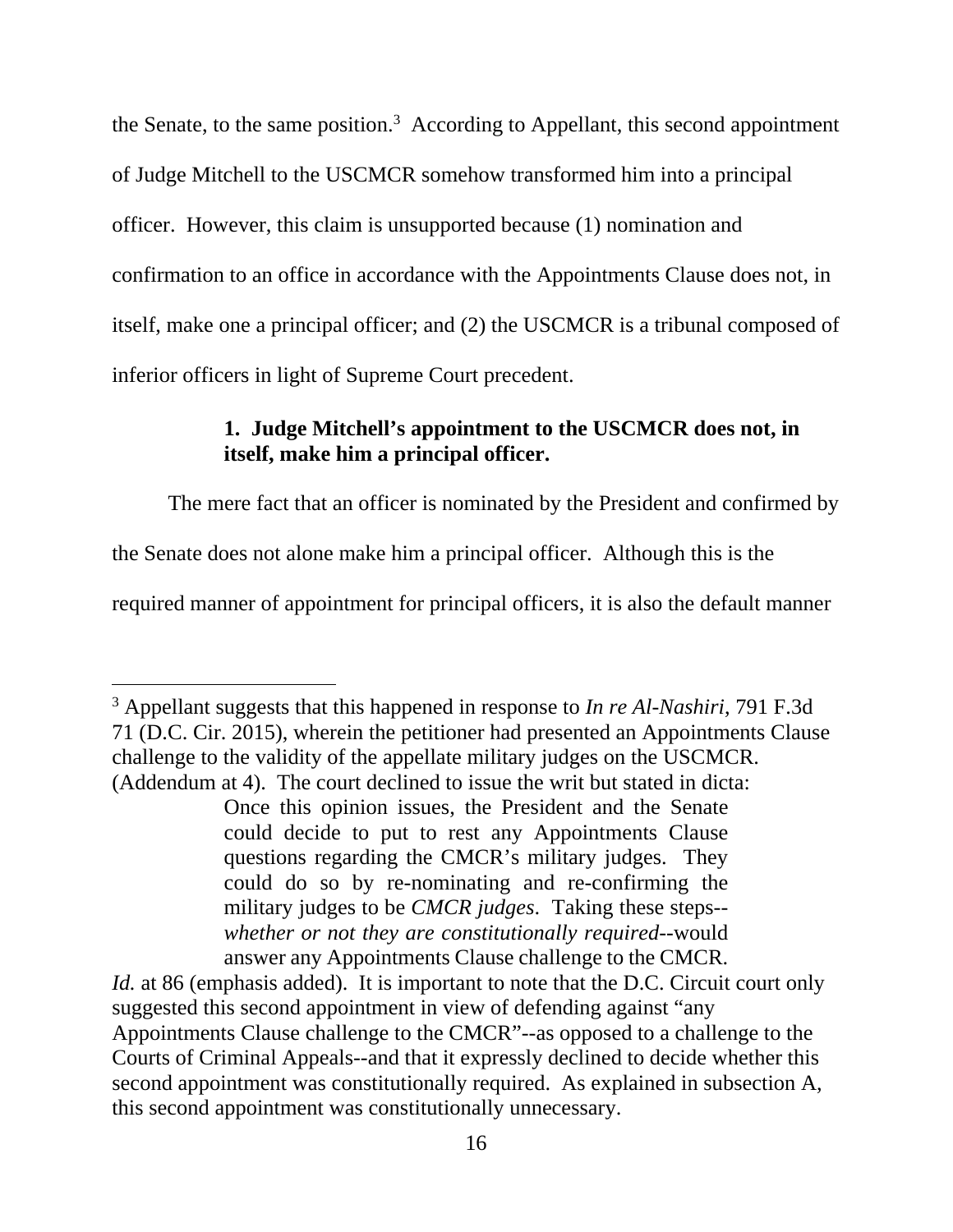for inferior officers (which Congress can forgo in favor of one of the three other prescribed appointment methods listed in the Excepting Clause). *See Edmond*, 520 U.S. at 660 ("The prescribed manner of appointment for principal officers is also the *default* manner of appointment for *inferior* officers."); *Weiss*, 510 U.S. 163, 187 (Souter, J., concurring) (stating the Framers structured "an *alternative* appointment method for inferior officers") (emphasis added).

In this case, Judge Mitchell was appointed or assigned to an inferior office in at least three instances: (1) when he was first appointed by the President and confirmed by the Senate as a commissioned military officer; (2) when he was assigned by The Judge Advocate General as an appellate military judge; and (3) when he was assigned by the Secretary of Defense as a USCMCR judge. His reappointment by the President to the same position he already held on the USCMCR did not change his continued status as an inferior officer. If anything, it only further insulated him from "any Appointments Clause challenge to the CMCR." *In re Al-Nashiri*, 791 F.3d at 86.

#### **2. The USCMCR is a tribunal composed of inferior officers.**

Appellant's constitutional argument relies on the faulty premise that the USCMCR judge is a principal officer, even though this question has not yet been directly addressed, much less settled. Moreover, Supreme Court precedent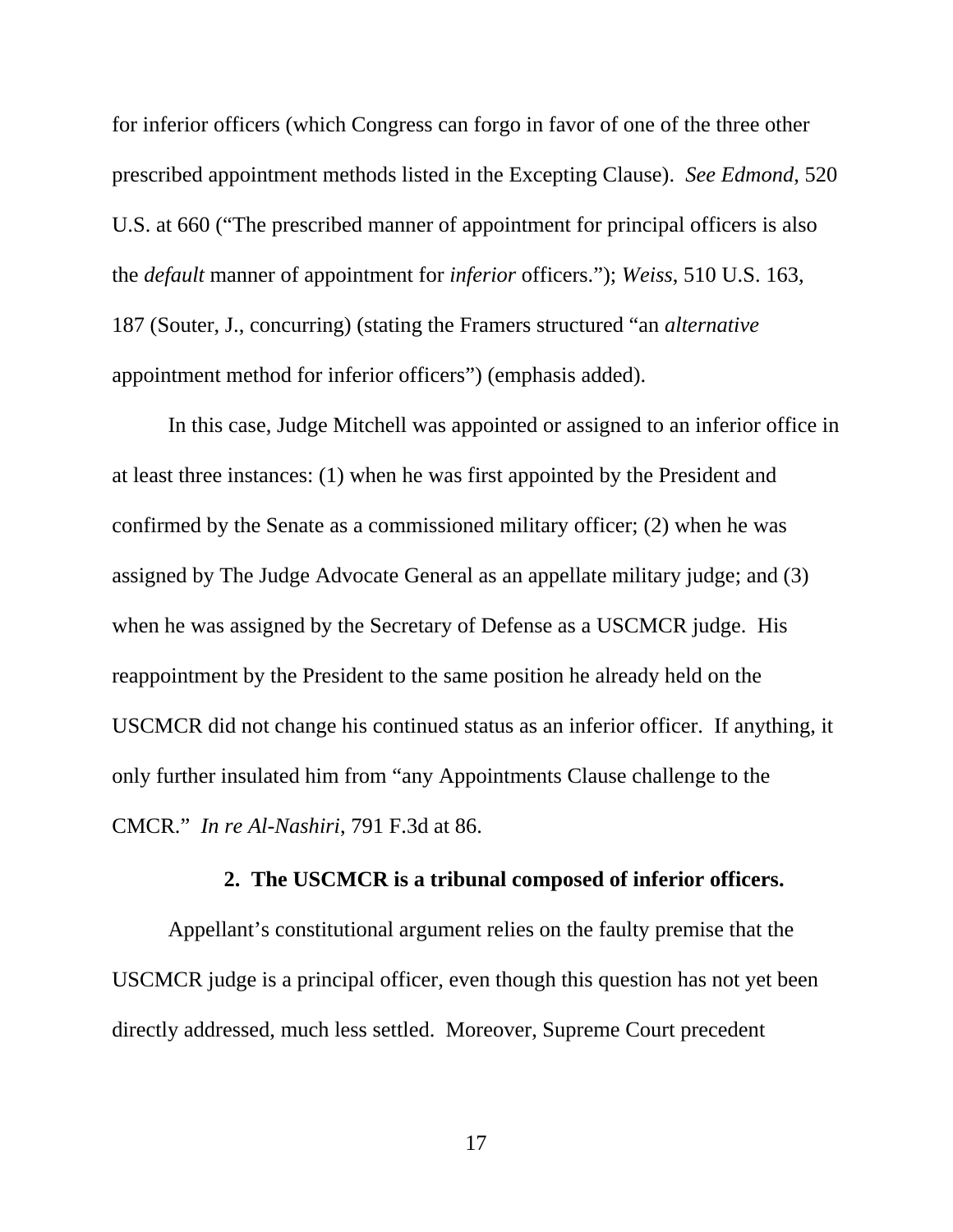strongly supports the opposite conclusion: that a USCMCR judge is, in fact, an inferior officer.4

In determining whether an officer is an inferior or principal one, the Supreme Court has declined to adopt a bright line test. *Edmond*, 520 U.S. at 661 ("Our cases have not set forth an exclusive criterion for distinguishing between principal and inferior officers for Appointment Clause purposes."); *Morrison*, 487 U.S. at 671 ("the Framers provided little guidance into where [the line between inferior and principal officers] should be drawn."). However, the Court's analyses

i<br>Li

<sup>&</sup>lt;sup>4</sup> As Justice Breyer has stated, "[e]fforts to define [the term "inferior officer"] inevitably conclude that the term's sweep is unusually broad." *Free Enter. Fund v. Pub. Co. Accounting Oversight Bd.*, 561 U.S. 477, 539 (2010) (Breyer, J., dissenting). This is evident by the range of positions that the Supreme Court has deemed to constitute an "inferior office." *See, e.g. In re Hennen*, 38 U.S. (13 Pet.) 230, 258 (1839) (a district court clerk); *United States v. Moore*, 95 U.S. 760, 762 (1877) (an "assistant-surgeon"); *United States v. Germaine*, 99 U.S. 508, 511 (1878) ("thousands of clerks in the Departments of the Treasury, Interior, and the othe[r]" departments); *Ex parte Siebold*, 100 U.S. 371, 397-98 (1879) (an election supervisor and a federal marshal); *United States v. Perkins*, 116 U.S. 483, 484-85 (1886) (a "cadet engineer" appointed by the Secretary of the Navy); *United States v. Allred*, 155 U.S. 591, 594-96 (1895) (a "commissioner of the circuit court"); *United States v. Eaton*, 169 U.S. 331, 343 (1898) (a vice consul temporarily exercising the duties of a consul); *Rice v. Ames*, 180 U.S. 371, 378 (1901) (extradition commissioners); *Go-Bart Importing Co. v. United States*, 282 U.S. 344, 352-54 (1931) (a United States commissioner in district court proceedings); *Buckley*, 424 U.S. at 126 (1976) (citing *Myers v. United States*, 272 U.S. 52 (1926)) (a postmaster first class and Federal Election Commission commissioners); *Morrison v. Olson*, 487 U.S. at 671 (1988) (an independent counsel); *Freytag v. Commissioner of Internal Revenue,* 501 U.S. 868, 881-82 (1991) (Tax Court special trial judges).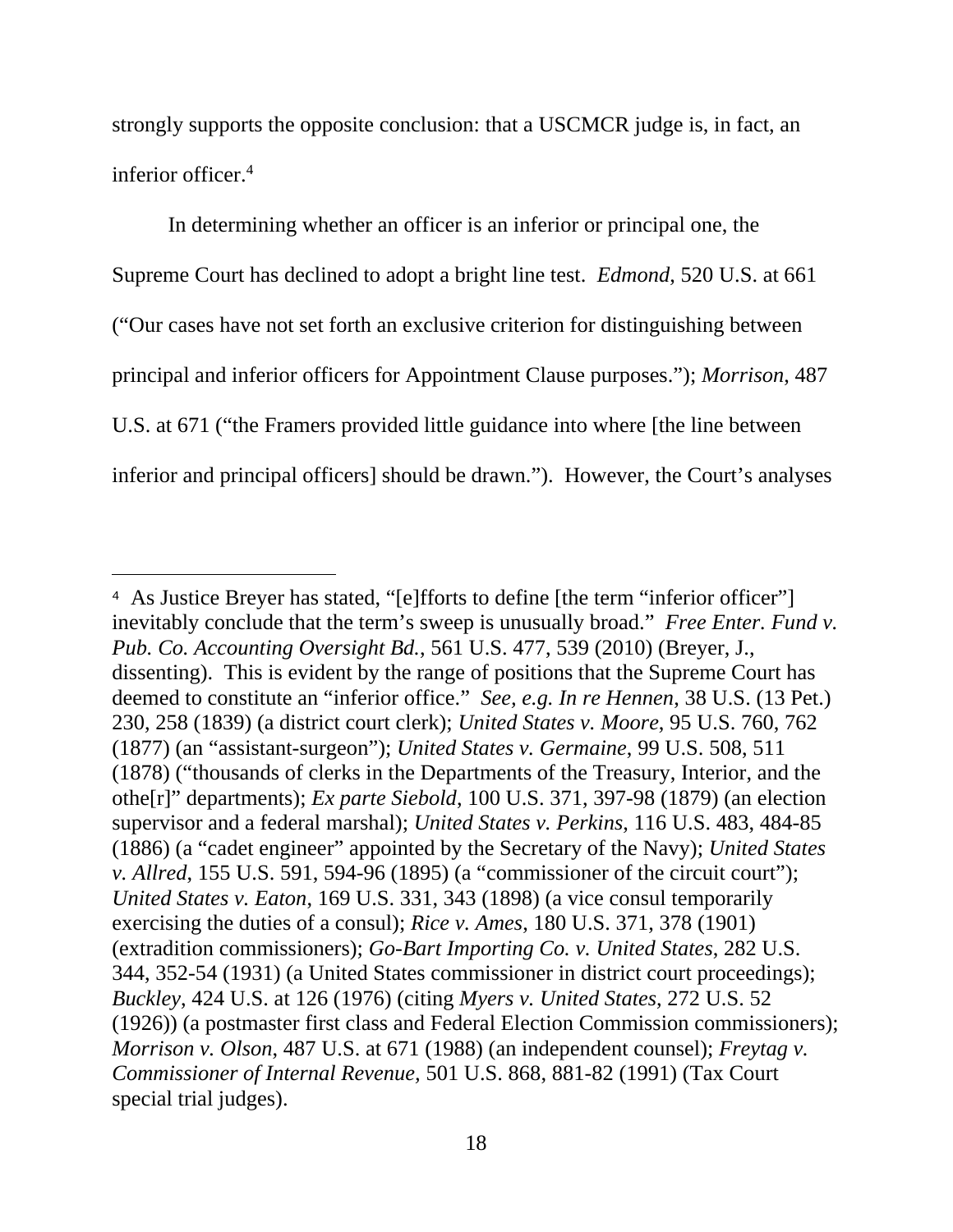in *Edmond* and *Morrison* both support the conclusion that USCMCR judges are inferior officers, rather than principal ones.

In *Edmond*, the Supreme Court defined inferior officers as "officers whose work is directed and supervised at some level by others who were appointed by presidential nomination with the advice and consent of the Senate." *Edmond*, 520 U.S. at 663; *see also United States v. Gantt*, 194 F.3d 987, 999 (9th Cir. 1999) (citation omitted) ("The Constitution does not use the term 'inferior' 'in the sense of petty or unimportant' but in the sense of a subordinate to a principal officer."). The Court eventually concluded that the appellate military judges on the CCAs are inferior officers, after pointing out various indicators of these judges' subordinate relationship to other officers.

In the same way that appellate military judges on CCA are supervised by their respective Judge Advocate General, *Edmond*, 520 U.S. at 663, appellate military judges on the USCMCR are supervised by the Secretary of Defense and the Judge Advocate General of their service. *See* 10 U.S.C. § 949b. Just as an appellate military judge on the CCA may be removed by The Judge Advocate General, a USCMCR judge may also be removed for good cause or be "reassigned to other duties by the Secretary of Defense, or the designee of the Secretary, in consultation with the Judge Advocate General . . . based on military necessity . . . . . . . 10 U.S.C. § 949b(4)(C)-(D). This military necessity can simply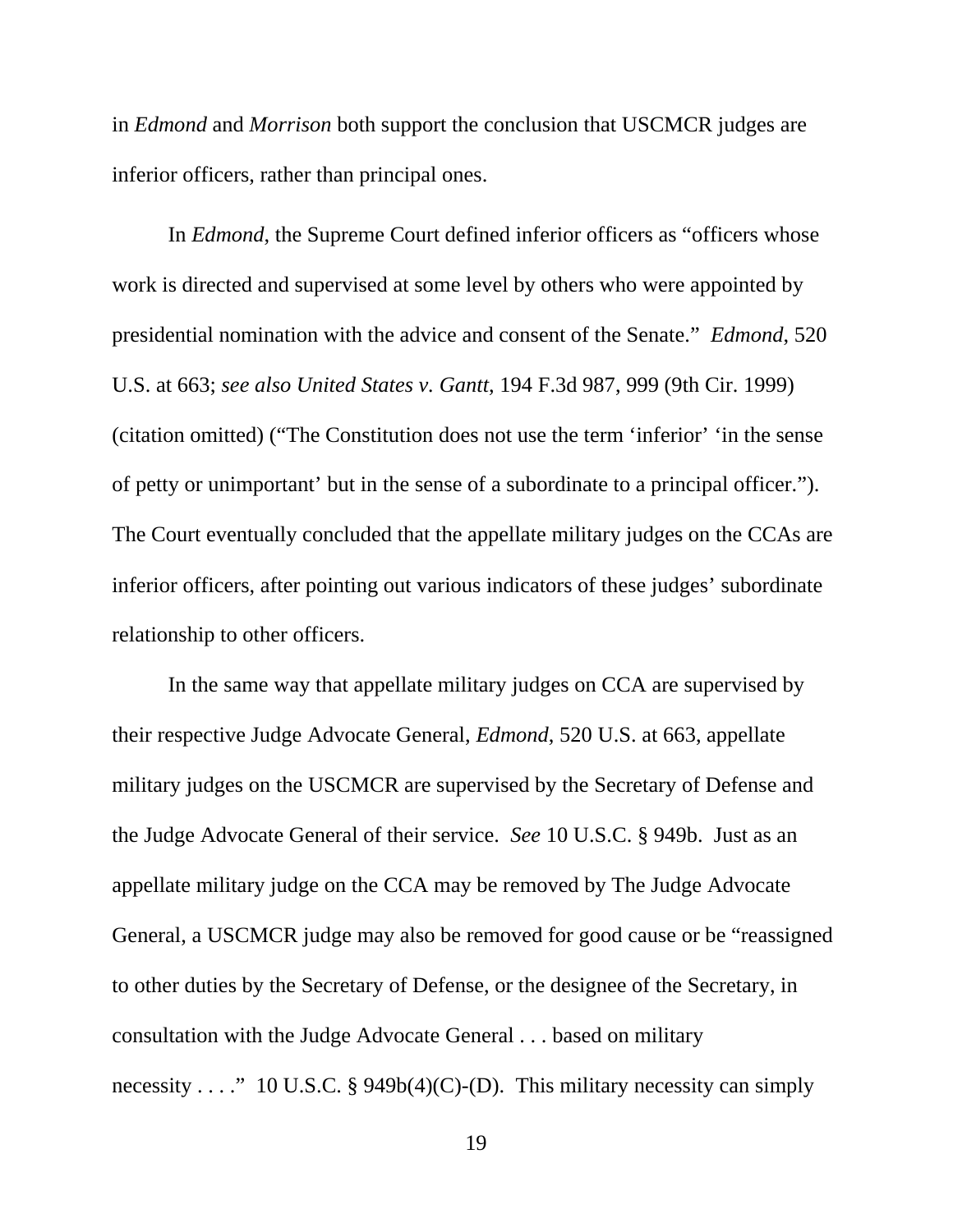be part of the normal change of duty assignment "consistent with service rotation regulations." 10 U.S.C. § 949b(4)(D); *see also In re Al-Nashiri*, 791 F.3d at 83 ("This additional removal authority is non-trivial; we would likely give the Executive Branch substantial discretion to determine what constitutes military necessity.").

Furthermore, just as Judge Advocates General of the services supervise appellate military judges by promulgating the rules of their CCAs, the Secretary of Defense supervises the USCMCR by promulgating its procedures. *In re Al-Nashiri*, 791 F.3d at 83 (citing 10 U.S.C. § 950(f)). Finally, similar to the CAAF's review authority over the CCAs, the work of the USCMCR is also supervised by the Court of Appeals for the District of Columbia Circuit, a court with judges who were appointed by presidential nomination with the advice and consent of the Senate. 10 U.S.C. § 950g(d); *In re Al-Nashiri*, 791 F.3d at 83 (reviewing the USCMCR's decisions "under a review provision virtually identical to the CAAF's") (citing 10 U.S.C. § 867(c)).

In *Morrison*, the Supreme Court held that an independent counsel was an inferior officer by relying on "several factors: that the independent counsel was subject to removal by a higher officer (the Attorney General), that she performed only limited duties, that her jurisdiction was narrow, and that her tenure was limited." *Edmond*, 520 U.S. at 661 (citing *Morrison*, 487 U.S. at 671-72); *see also*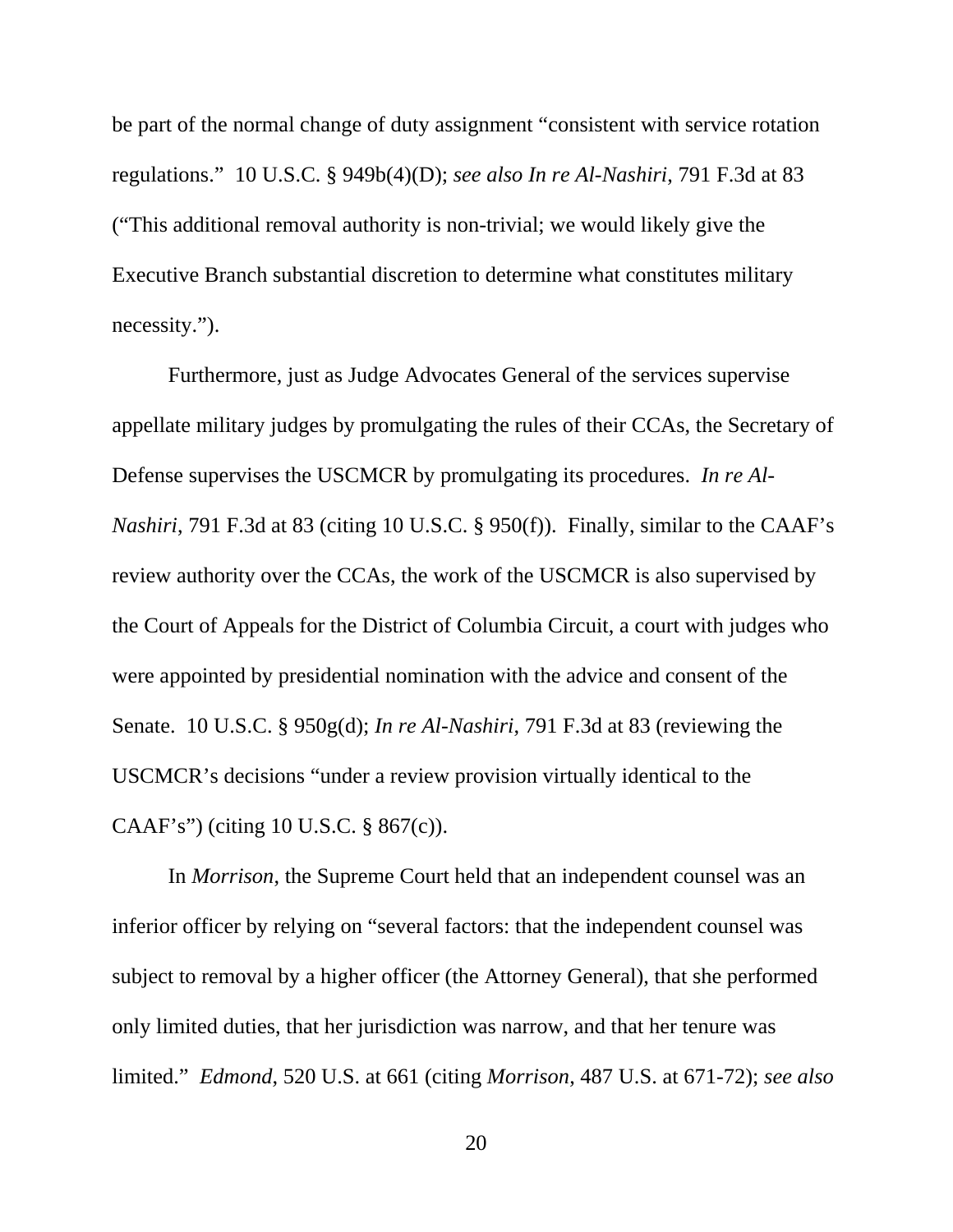*Samuels, Kramer, & Co. v. Comm'r*, 930 F.2d 975, 985-86 (2d Cir. 1991)

(applying the *Morrison* test in determining that a special trial judge on the Tax Court is an inferior officer). These factors, while not dispositive,<sup>5</sup> may nonetheless be instructive in demonstrating why USCMCR judges are inferior officers. First, as mentioned above, appellate military judges on the USCMCR are subject to removal by the Secretary of Defense and can be reassigned by the Judge Advocate General. 10 U.S.C. § 949b. Their tenure is limited simply due to assignment cycles, and, theoretically, the necessity and duration of military commissions in general is also limited. Second, the jurisdiction of the USCMCR is limited to the review of military commissions convened for the specific purpose of trying unprivileged enemy belligerents. And third, the scope of their review authority matches that granted to appellate military judges on the service CCAs, which are tribunals of inferior officers under *Weiss* and *Edmond*.

Of additional note, the Military Commissions Act of 2009 amended Article 39 of the UCMJ to make any holding or decision of the USCMCR *nonprecedential* for courts-martial. 10 U.S.C. § 839(d) ("The findings, holdings, interpretations, and other precedents of military commissions . . . may not be introduced or considered in any hearing, trial or other proceedings of a court-

i

<sup>&</sup>lt;sup>5</sup> As *Edmond* later demonstrated, even offices that are not "limited in tenure" or "limited in jurisdiction"--such as that of appellate military judges--may be inferior for Appointments Clause purposes. *See Edmond*, 520 U.S. at 665.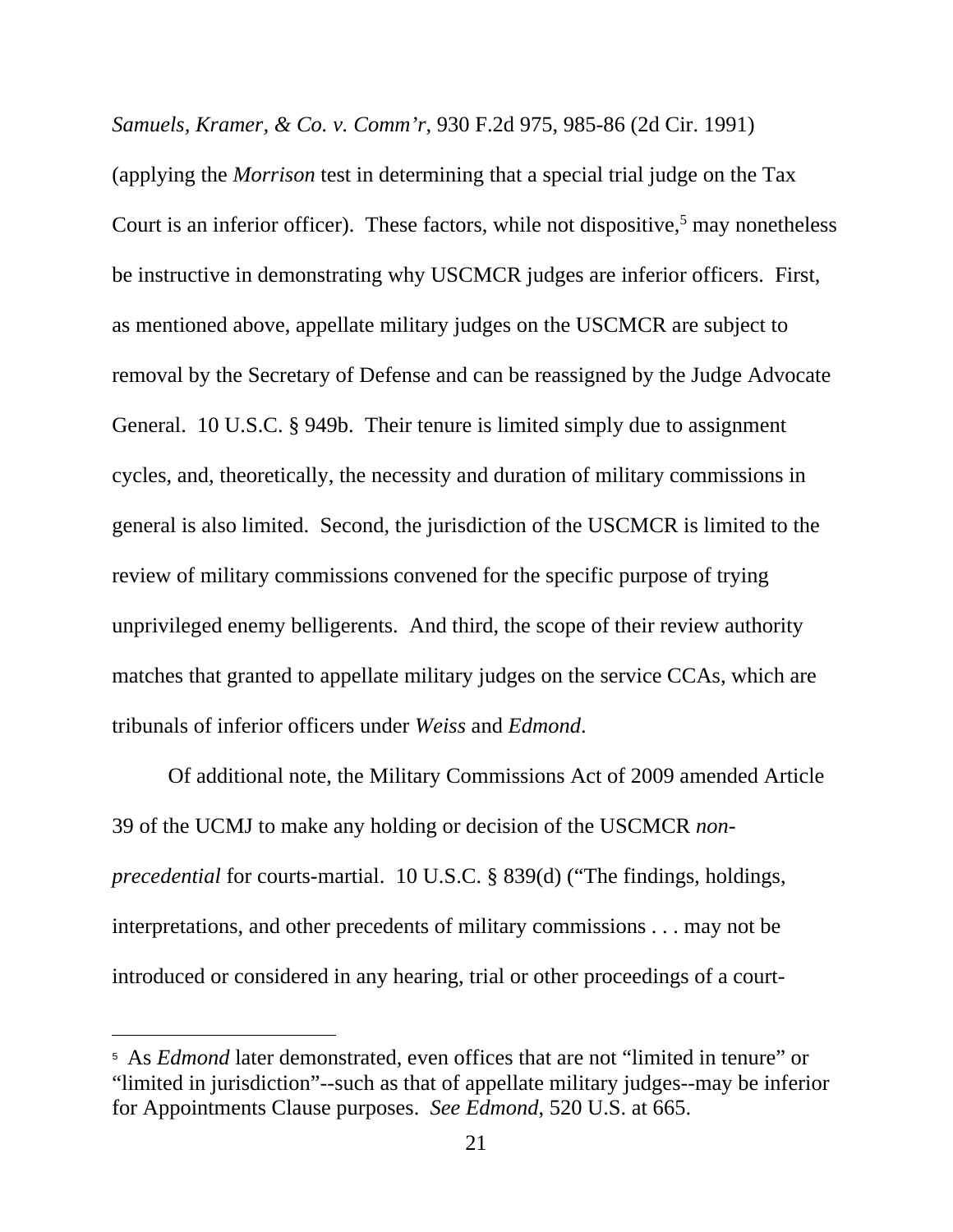martial . . . and may not form the basis of any holding, decision, or other determination of a court-martial."). This amendment is a strong indication of Congress' intent to limit the authority of the USCMCR and its holdings. Lastly, appellate military judges on the USCMCR only serve on a "part-time, as-needed" basis, which further supports the finding that they are inferior officers. *Khadr v. United States*, 62 F. Supp. 3d 1314, 1316 (C.M.C.R. 2014).

Both *Edmond* and *Morrison* support the conclusion that a USCMCR judge constitutes an inferior office for Appointments Clause purposes. As such, Judge Mitchell's appointment to the USCMCR did not elevate him into a principal office, but only continued his status as an inferior officer.

#### **C. Even assuming Judge Mitchell was a principal officer serving among inferior officers on the CCA, there is no prohibition on principal and inferior officers serving on the same body.**

Appellant argues that "[a]ssigning inferior officers and appointing principal officers to a single judicial tribunal itself violates the Appointments Clause." Because Judge Mitchell's appointment as an appellate military judge to the USCMCR does not make him a principal officer, but instead constituted an inferior-to-inferior office assignment, the present case does not pose the issue raised by Appellant.

However, if we assume that Judge Mitchell's appointment to the USCMCR made him a principal officer, Appellant provides no authority for why this is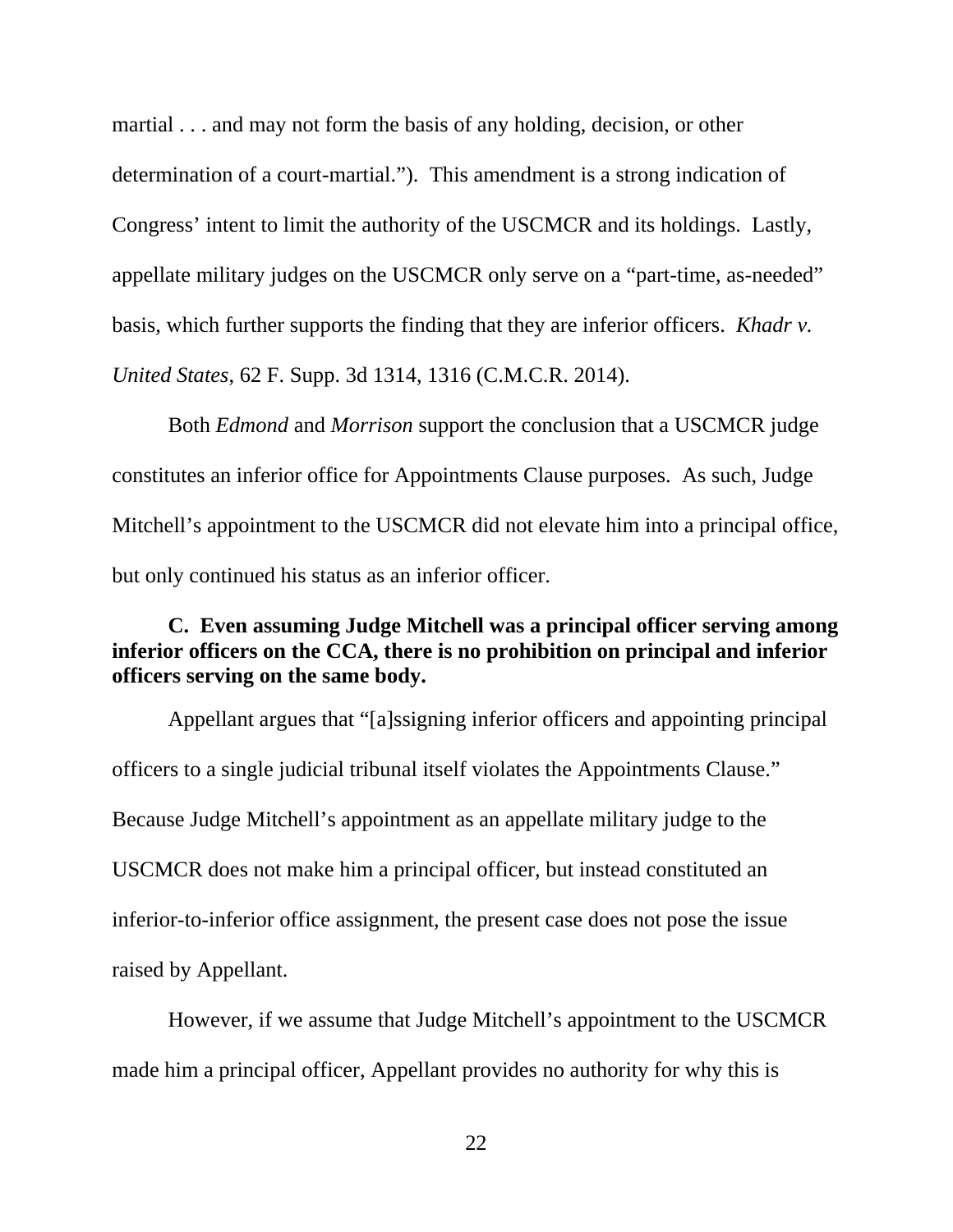constitutionally prohibited. In fact, the Appointments Clause is entirely silent on several of the premises underlying Appellant's claim: (1) whether one may simultaneously hold a part-time principal office in one capacity and an inferior office in another; (2) whether one's principal officer status in one position transfers to and thereby transforms his inferior officer status on another; and (3) whether inferior and principal officers may serve on the same tribunal.

What precedent exists suggests that the Appointments Clause does not prohibit principal officers from serving on the same body as inferior officers. In *Shoemaker*, for instance, the Supreme Court found no infirmity with a commission that was composed of three citizens, who were to be appointed by the President with the advice and consent of the Senate, and the Army Chief of Engineers and the Engineer Commissioner of the District of Columbia, both of whom did not require a second appointment to the Commission. *Id.* at 297. If this Court accepts Appellant's argument that nomination by the President and confirmation by the Senate results in the creation of a principal office, then the commission in *Shoemaker* would have contained a mixture of principal and inferior officers. The Army Chief of Engineers, as a military officer without a second appointment, would have remained an inferior officer and, at least under Appellant's rationale, the three citizen appointees would have been principal officers on the *Shoemaker* commission. Appellant provides no authority that suggests that this commission,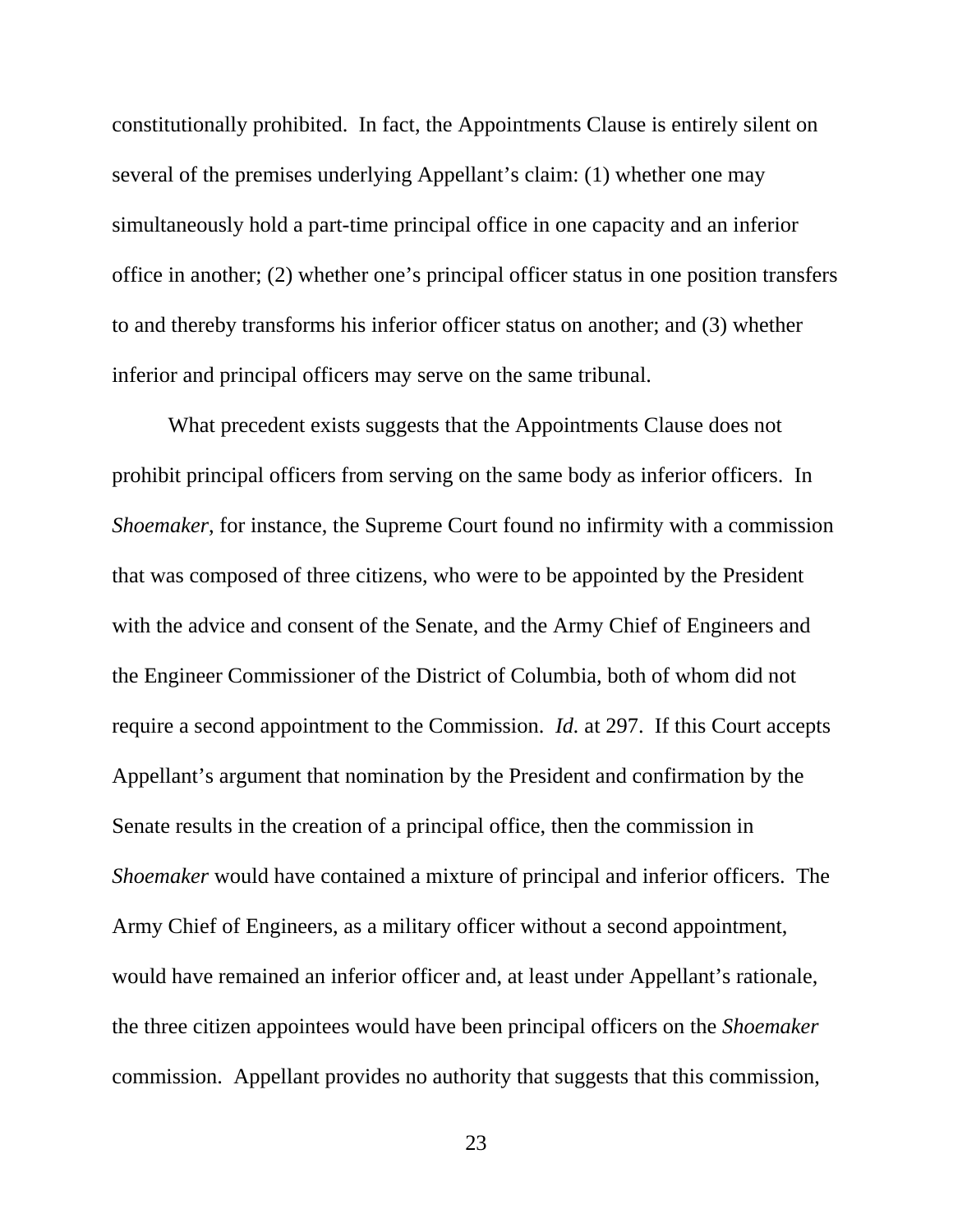which under his theory would have been composed of both inferior and principal officers, would have been barred by the Appointments Clause. Although the Court in *Shoemaker* did not discuss whether the commission was composed of inferior or principal officers, or both, it did uphold Congress' establishment of the commission as constitutionally permissible for Appointments Clause purposes. As such, even assuming that Judge Mitchell became a principal officer when he was appointed to the USCMCR, Appellant's claim that the Appointments Clause bars his continued service as an appellate military judge is ultimately untenable and unsupported by the law.

#### **D. The doctrine of constitutional avoidance should compel this court to reject Appellant's unsupported and unconstitutional interpretation of the statute.**

Under the canon of constitutional avoidance, "every reasonable [statutory] construction must be resorted to, in order to save a statute from unconstitutionality." *Gonzales v. Carhart*, 550 U.S. 124, 153 (2007). With the MCA of 2009, Congress established the office of the USCMCR judge, which could be filled either by appellate military judges, or additional judges appointed by the President with advice and consent of the Senate. Appellant's underlying claim that the USCMCR constitutes a principal office for Appointments Clause purposes potentially renders the statute unconstitutional in light of the constitutional challenges raised by Appellant. To the extent that Appellant invites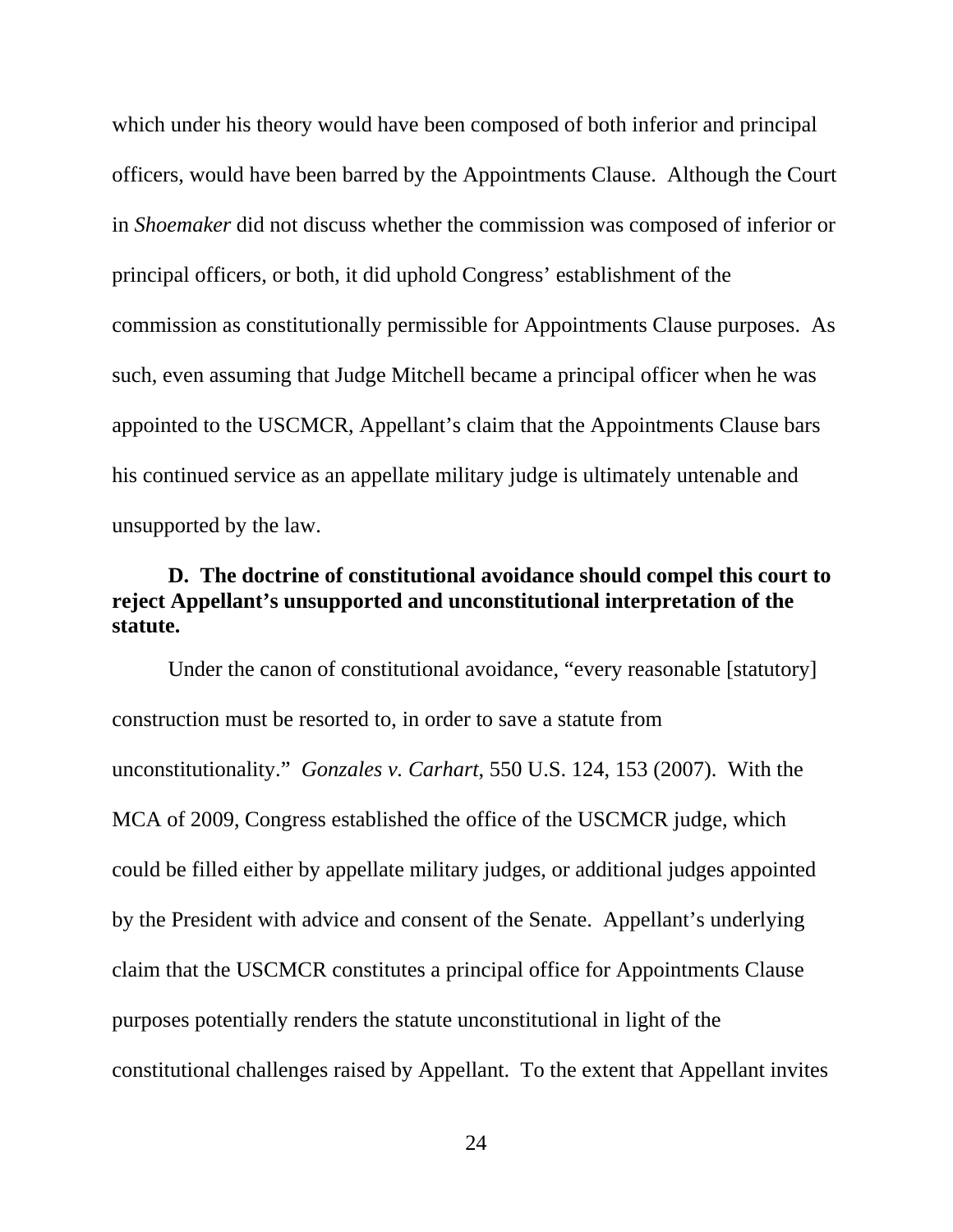this Court to interpret the MCA of 2009 in such a way that would violate the Appointments Clause, this Court should reject that interpretation in favor of another reasonable one, in light of the doctrine of constitutional avoidance. *See Edmond*, 520 U.S. at 658 ("[W]e see no other way to interpret Article 66(a) that would make it consistent with the Constitution. . . . [I]f petitioners are asking us to interpret Article 66(a) in a manner that would render it clearly unconstitutional . . . we must of course avoid doing so if there is another reasonable interpretation available."); *see also Gonzalez*, 550 U.S. at 132. As discussed above, a far more reasonable interpretation is that Congress created an inferior office with the USCMCR. As such, Judge Mitchell's assignment to the USCMCR as an appellate military judge, then subsequent and unnecessary appointment to the same position, was legally and constitutionally permissible.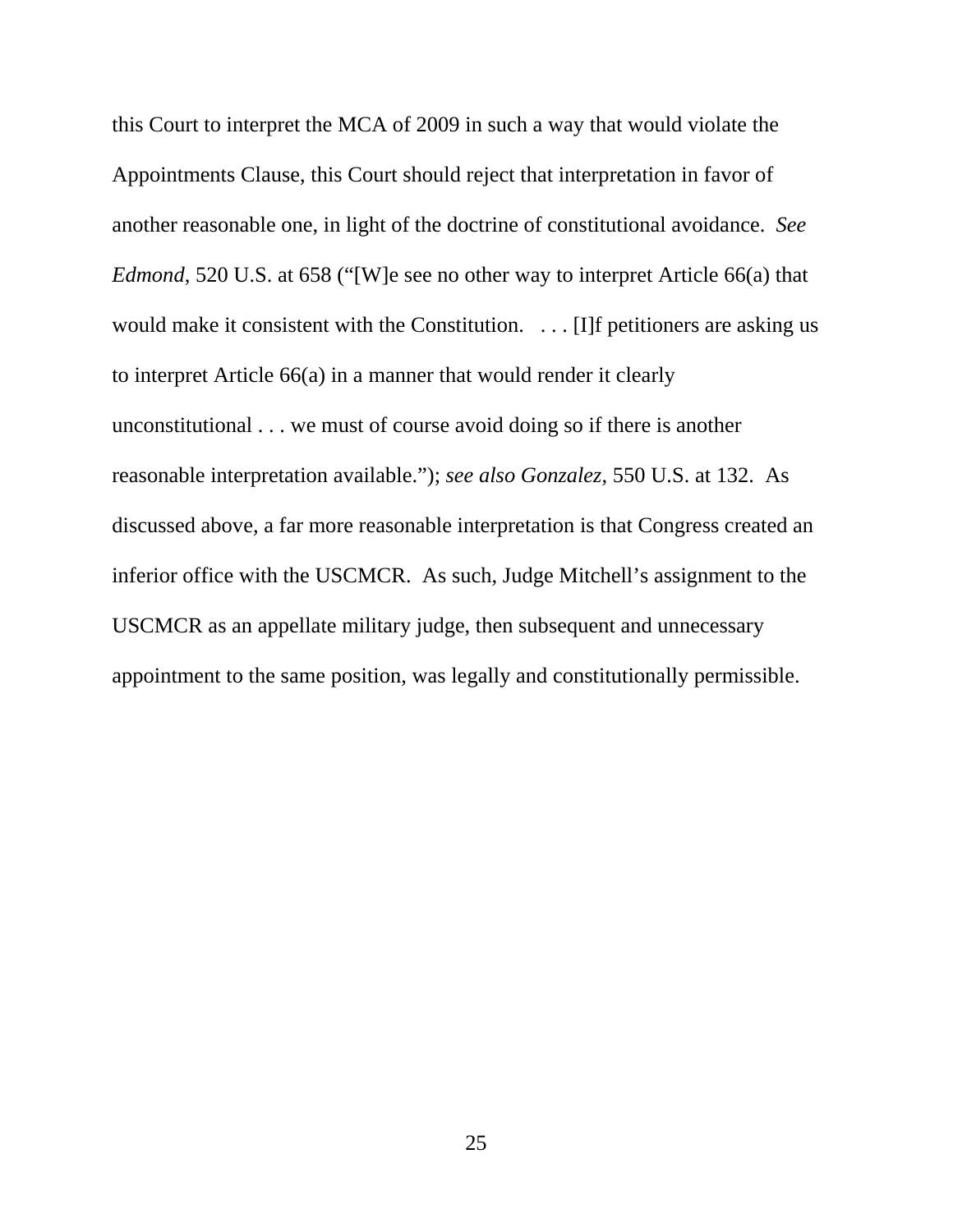### Conclusion

WHEREFORE, amicus respectfully requests this Honorable Court hold that Judge Mitchell's status as a USCMCR judge does not statutorily or constitutionally disqualify him as a CCA judge and affirm the decision of the court below.

**ANNIE C. HSIEH** Major, JA **Branch Chief** United States Army Legal Services Agency 9275 Gunston Road Fort Belvoir, VA 22060 Phone: (703) 693-0771 U.S.C.A.A.F. Bar No. 36446

A.G. COURIE III Lieutenant Colonel, JA Deputy Chief, Government Appellate Division U.S.C.A.A.F. Bar No. 36422

**MARK H. SYDENHAM** Colonel, JA Chief, Government **Appellate Division** U.S.C.A.A.F. Bar No. 34432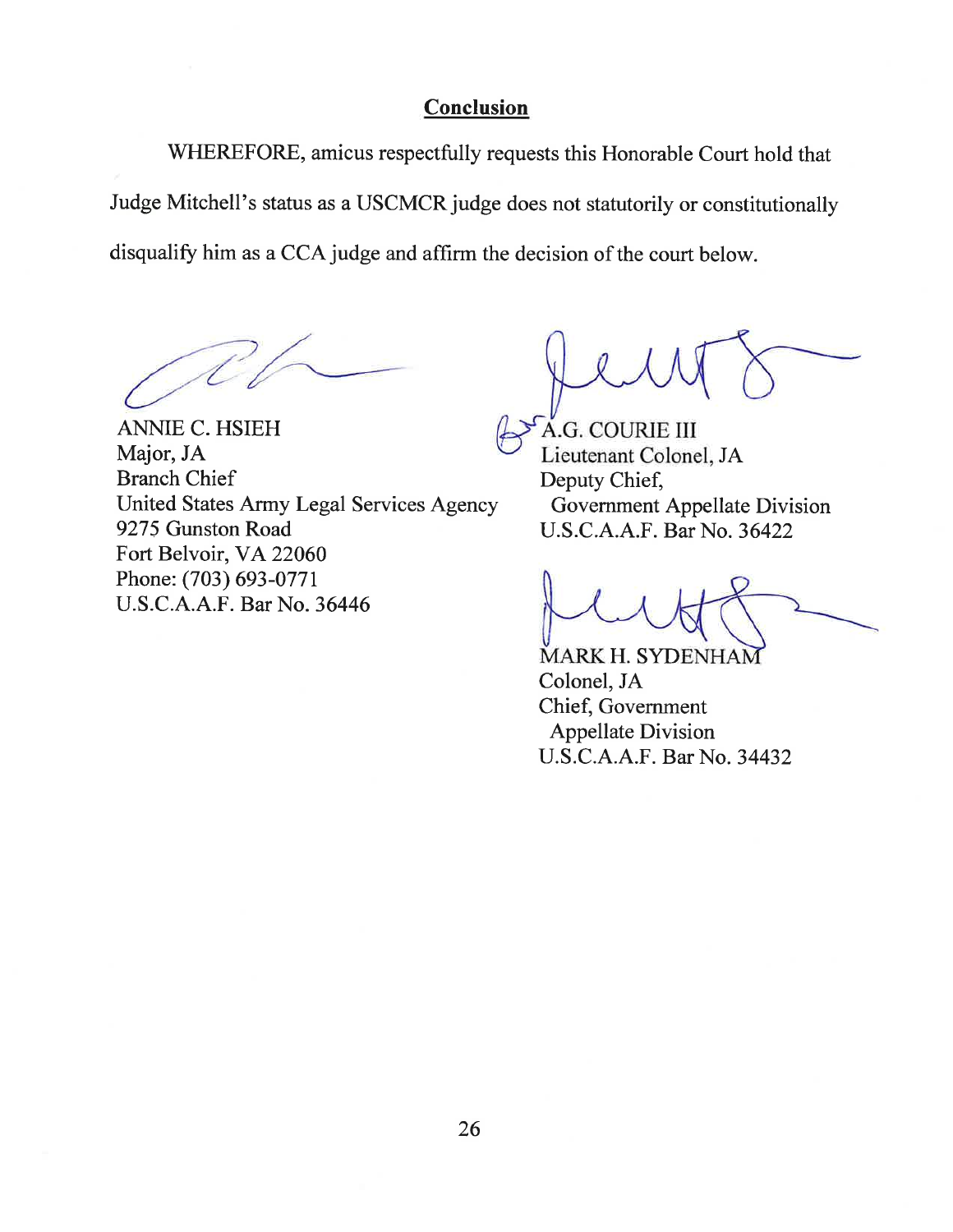### **CERTIFICATE OF COMPLIANCE WITH RULE 24(d)**

1. This brief complies with the type-volume limitation of Rule 24(e) because:

This brief contains 5,053 words and 462 lines of text.

2. This brief complies with the typeface and type style requirements of Rule 37 because:

This brief has been typewritten in 14-point font using Times New Roman typeface using Microsoft Word Version 2013.

W

**ANNE C. HSIEH** Major, Judge Advocate, U.S. Army **Attorney for Amicus Curiae** 24 January 2017